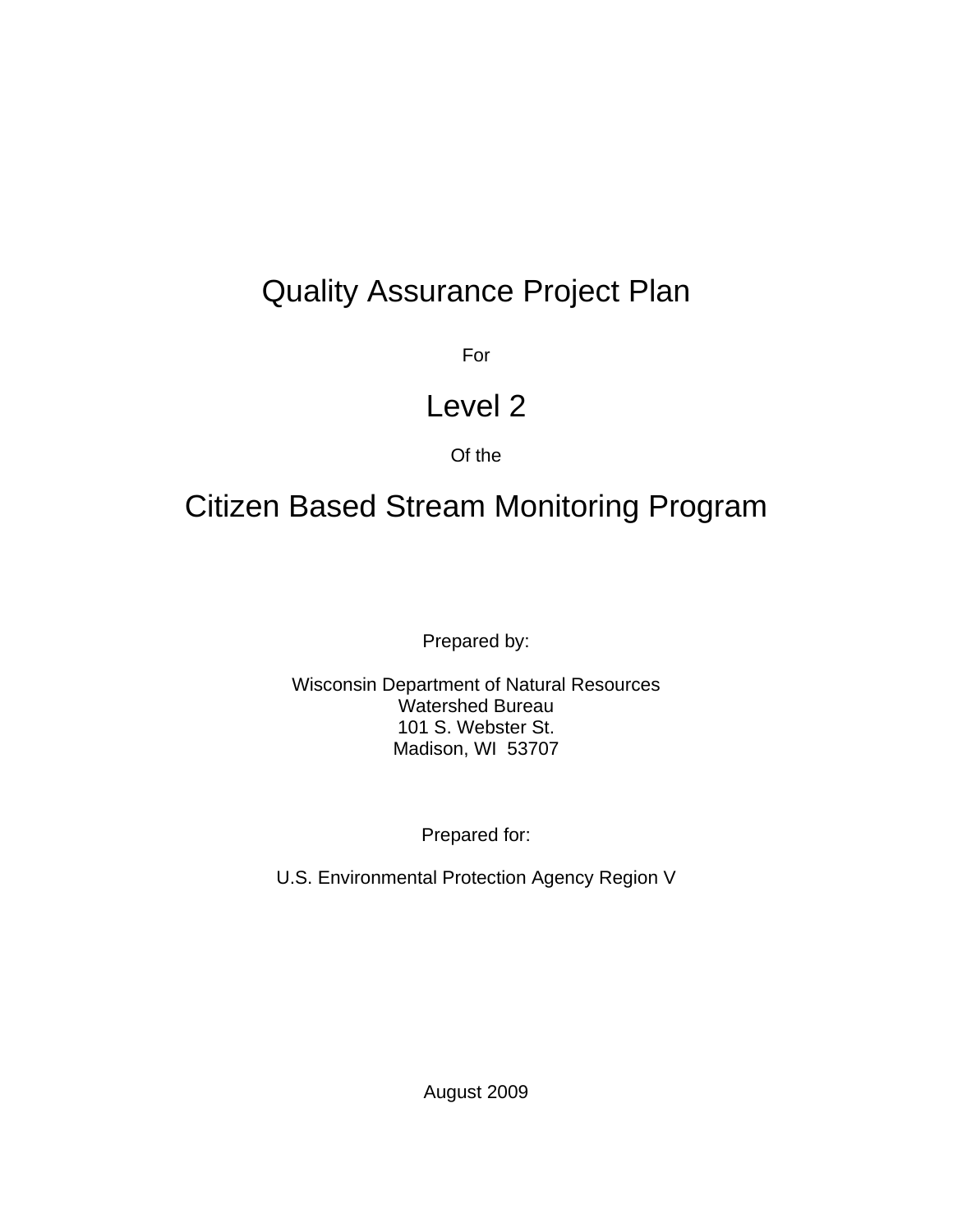Quality Assurance Project Plan

For

# Level 2

# Of the

# Citizen Based Stream Monitoring Program

# **Signature / Approval Page**

Approved by:

| Christopher Clayton, WDNR Level 2 Program Coordinator        | Date |  |
|--------------------------------------------------------------|------|--|
| Kris Stepenuck, WDNR Volunteer Stream Monitoring Coordinator | Date |  |
| Gregory Searle, WDNR Monitoring & Management Section Chief   | Date |  |
| <b>Barb Zellmer, WDNR Quality Assurance Coordinator</b>      | Date |  |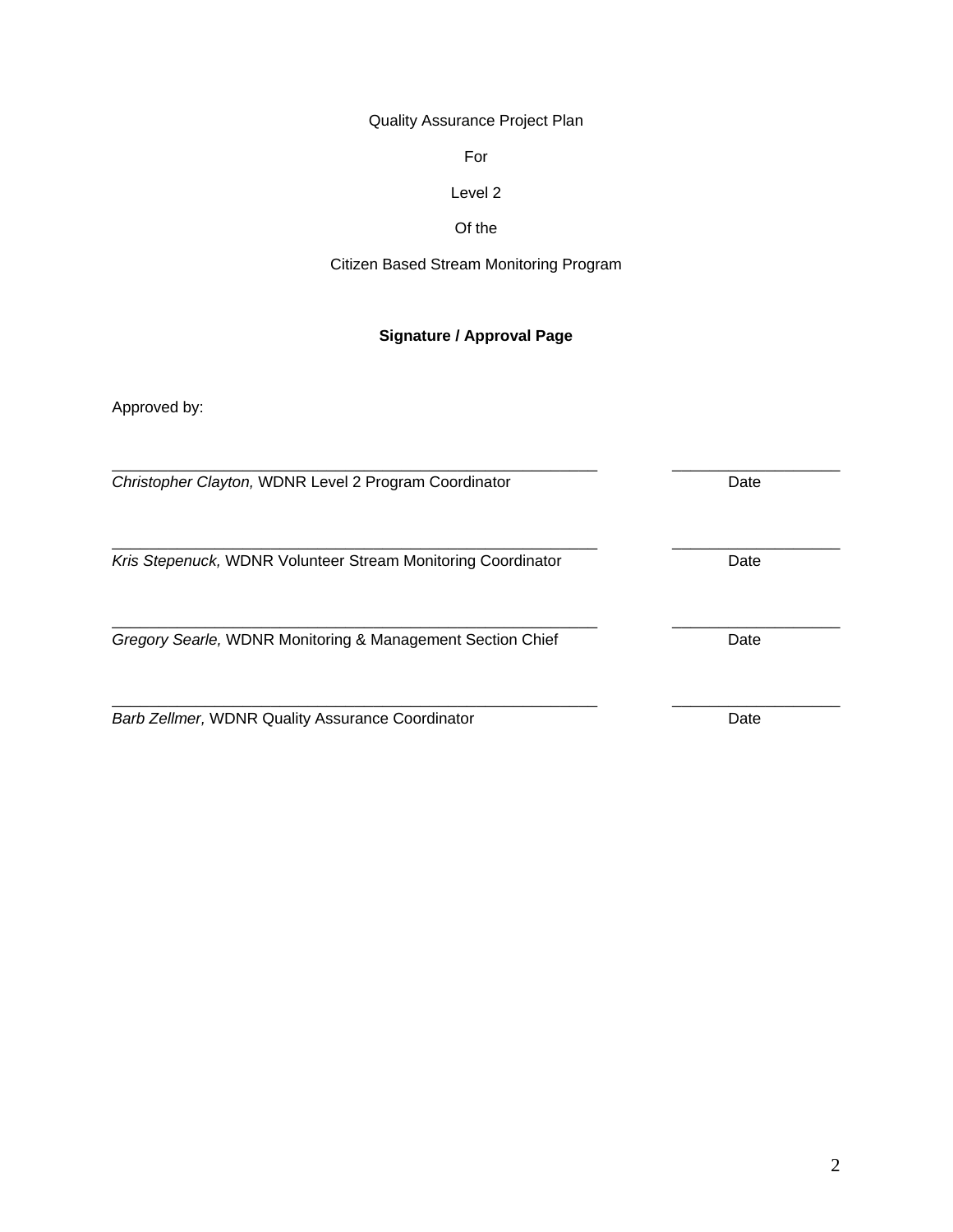# **Table of Contents**

| <b>Title and Approval Page</b>                          | Page 2  |
|---------------------------------------------------------|---------|
| <b>Table of Contents</b>                                | Page 3  |
| <b>Distribution List</b>                                | Page 4  |
| <b>Project Organization</b>                             | Page 4  |
| <b>Project Background and Description</b>               | Page 6  |
| <b>Problem Definition / Background</b>                  | Page 6  |
| <b>Project / Task Description</b>                       | Page 6  |
| <b>Volunteer Selection and Requirements</b>             | Page 8  |
| <b>Training Requirements</b>                            | Page 8  |
| <b>Documentation and Records</b>                        | Page 9  |
| <b>Sampling Site Selection and Documentation</b>        | Page 9  |
| <b>Monitoring Process Design, Methods and Protocols</b> | Page 10 |
| <b>Quality Control Requirements</b>                     | Page 11 |
| <b>Equipment Testing, Maintenance and Use Protocols</b> | Page 12 |
| <b>Instrument Calibration and Frequency</b>             | Page 12 |
| <b>Inspection / Acceptance Requirement for Supplies</b> | Page 12 |
| <b>Data Management</b>                                  | Page 13 |
| <b>Assessment and Response Actions</b>                  | Page 13 |
| <b>Reports</b>                                          | Page 13 |
| Data Review, Validation and Verification Requirements   | Page 13 |
| <b>Validation and Verification Methods</b>              | Page 13 |
| <b>Reconciliation with Data Quality Objectives</b>      | Page 14 |
| <b>Appendices</b>                                       | Page 15 |
|                                                         |         |

**Appendix A: Volunteer Standard Operating Procedures (i.e. Volunteer Manual) Appendix B: Data Manager Standard Operating Procedures Appendix C: Citizen-Based Water Monitoring Network Proposal (i.e. Appendix A of Water Resources Monitoring Strategy for Wisconsin) Appendix D: Level 2 Program Forms**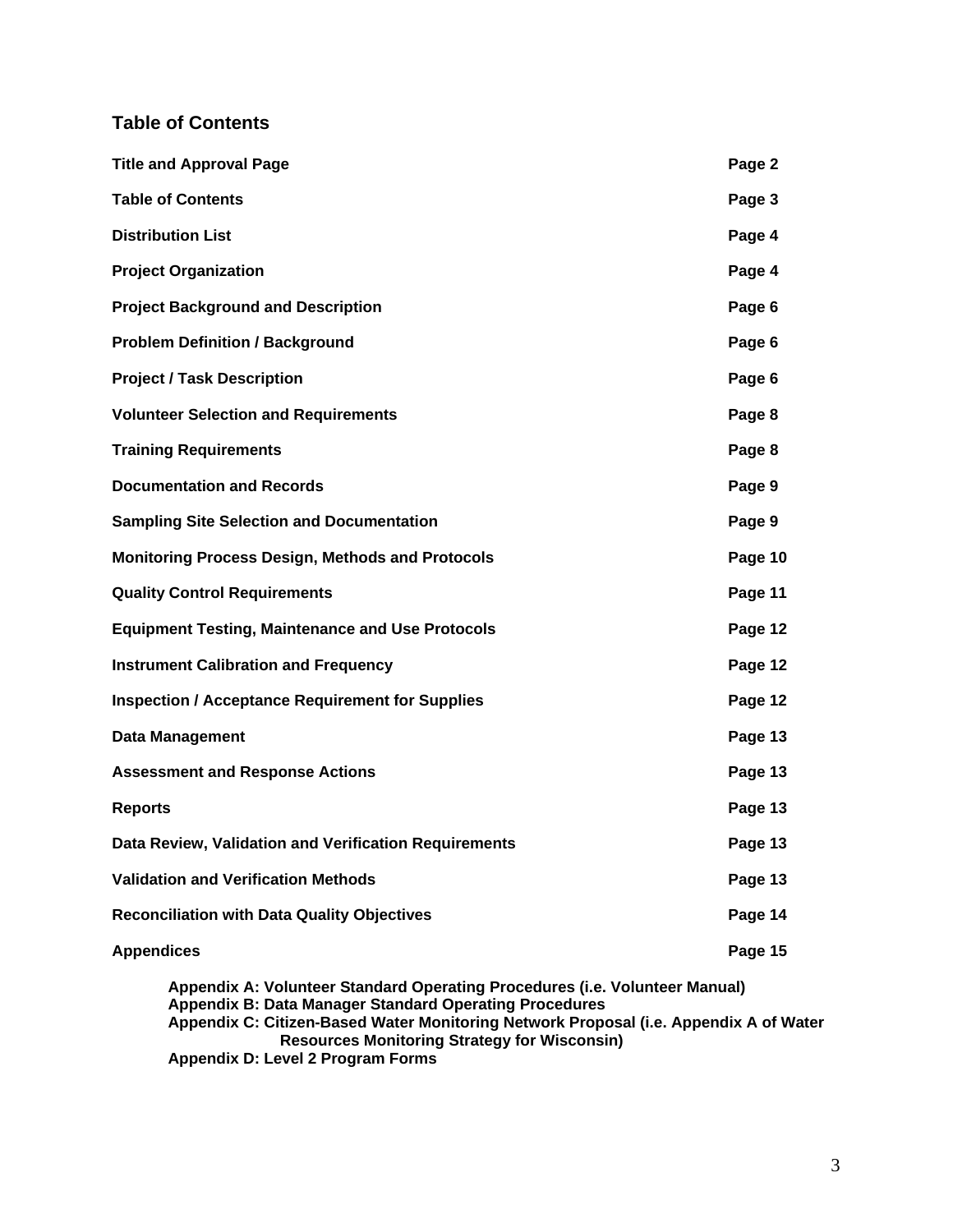# **Distribution List**

The following individuals will receive electronic copies of the approved Quality Assurance Project Plan (QAPP) and subsequent revisions:

 WDNR Citizen Water Monitoring Sub-team Members (See page 6) WDNR Monitoring & Management Section Chief, Greg Searle WDNR Quality Assurance Coordinator, Barb Zellmer WDNR Water Evaluation Section Chief, Robert Masnado WDNR Watershed Management Bureau Director, Russ Rasmussen WDNR Water Division Administrator, Todd Ambs WDNR Citizen Based Stream Monitoring Program staff (See page 6) WDNR SWIMS File Manager for Rivers, Lisa Helmuth US EPA Region V Quality Assurance Manager, Al Alwan

# **Project Organization**

Level 2 of the Citizen Based Stream Monitoring (CBSM) Program is administered by the Wisconsin Department of Natural Resources (DNR), River Alliance of Wisconsin, and the University of Wisconsin-Extension. Funding is provided by a US Environmental Protection Agency (EPA) Supplemental 106 Grant via the Wisconsin DNR. Federal funding for this program totaled \$140,000 during fiscal years (FY) 2009 and 2010. During FY06 – FY08, the Level 2 program was funded through a combination of a US EPA Supplemental 106 Grant and the River Alliance of Wisconsin.

The individuals participating in the program and their specific roles and responsibilities are discussed below. In addition to the program coordinators, the program receives technical support from staff persons in the Watershed Bureau of DNR and in the Environmental Resource Center of University of Wisconsin-Extension.

#### **CBSM Level 2 Program Coordinator**

#### *Wisconsin DNR, Madison, WI*

This person shall manage the Level 2 program and oversee day-to-day program activities. Specifically, he/she will:

- Oversee the Level 2 stream monitoring program; including budgeting, providing support to volunteers, assuring data quality, and working to keep the program aligned with goals laid out in Wisconsin DNR's Water Resources Monitoring Strategy.
- Collaborate with the Volunteer Stream Monitoring Coordinator on all CBSM Program activities.
- Oversee the work of the CBSM Data Manager while working with him/her to ensure quality assurance and provide sufficient data management support to volunteers.
- Plan and provide training sessions with new and experienced volunteers.
- Work closely with citizen monitors to understand their monitoring goals, assess their skills and commitment levels, determine equipment needs, track progress, and provide appropriate levels of support.
- Report data results, quality assurance, and the use of Level 2 data to citizens, local watershed groups, and DNR biologists.
- Promote citizen based monitoring, in general, and specific activities of the CBSM Program to DNR staff, potential new volunteers, local watershed groups, and governmental agencies via outreach activities.
- Work with DNR and UW-Extension staff to assess and report progress of CBSM Program; including but not limited to quality assurance, monitoring protocols, budgeting, training, and equipment needs.

#### **Volunteer Stream Monitoring Coordinator:**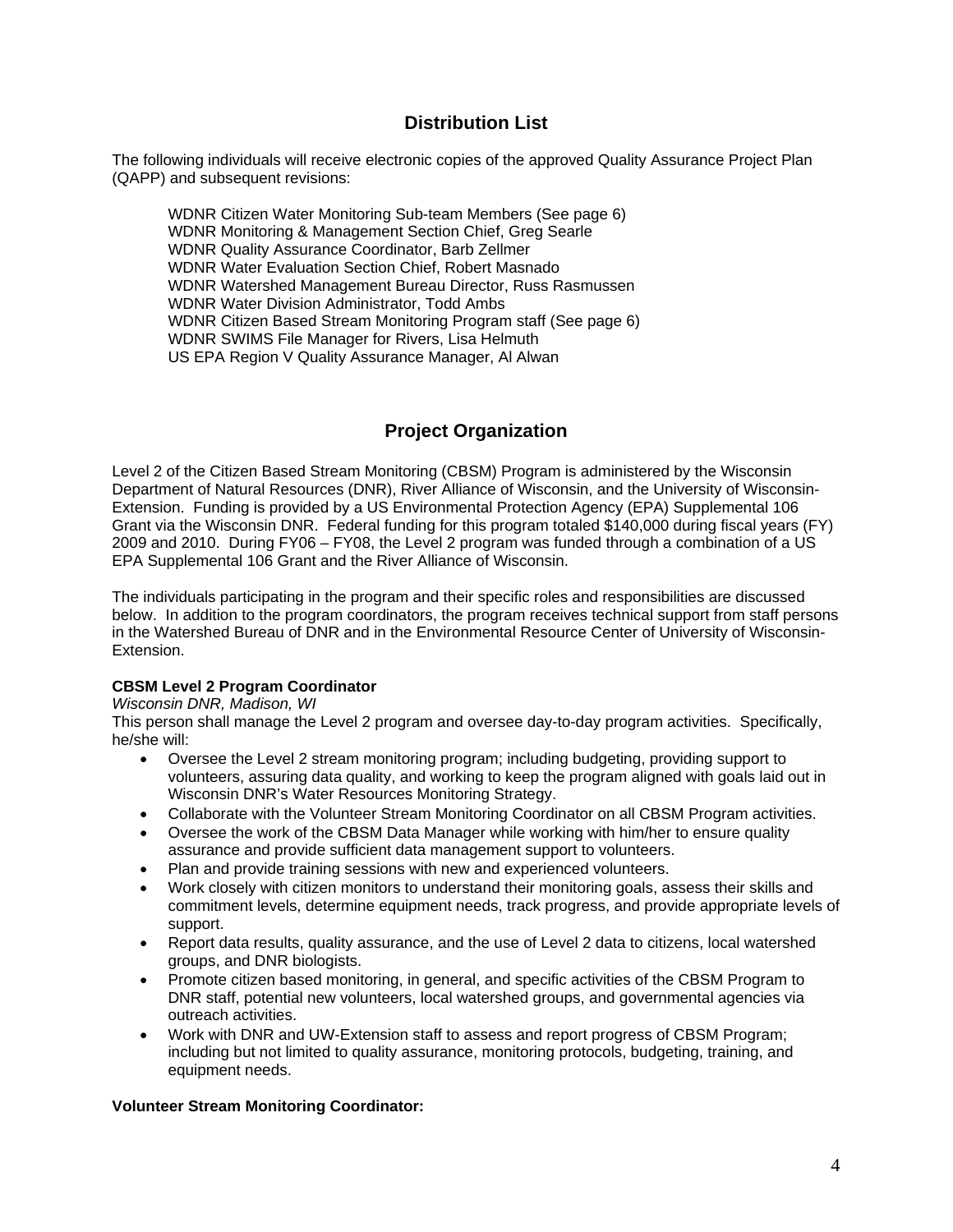#### *UW-Extension / WDNR, Madison, WI*

This person shall manage the Citizen Based Stream Monitoring Program as well as liaison to the greater Wisconsin Water Monitoring Network. Specifically, he/she will:

- Coordinate Level 1 of the CBSM Program.
- Act as the stream monitoring program's liaison to the Wisconsin Water Monitoring Network.
- Act as liaison between Wisconsin DNR management and CBSM Program staff.
- Act as chair of DNR's Citizen Based Water Monitoring Subteam.
- Help with overall program development and long-term planning.

#### **CBSM Data Manager:**

*Wisconsin DNR, Madison, WI* 

This person shall manage the data systems for the CBSM Program. Specifically, he/she will:

- Assist in assuring data quality.
- Oversee the support provided to volunteers for all data collection and database matters.
- Maintain the database for participating volunteers.
- Upload all continuous temperature data into the database.

#### **Citizen Based Water Monitoring Team:**

*Tom Aartila,* Wisconsin DNR, Park Falls, WI *Jeff Bode,* Wisconsin DNR, Madison, WI *Jim Congdon,* Wisconsin DNR, Horicon, WI *Steve Galarneau,* Wisconsin DNR, Plymouth, WI *Greg Searle,* Wisconsin DNR, Madison, WI *Dan Helsel,* Wisconsin DNR, Black River Falls, WI *Laura Herman,* UW-Extension, Stevens Point, WI *Jennifer Filbert,* Wisconsin DNR, Madison, WI *Cindy Koperski,* Wisconsin DNR, La Crosse, WI *Lori Grant,* River Alliance of Wisconsin, Madison, WI *Kris Stepenuck*, UW-Extension and Wisconsin DNR, Madison, WI *Chris Clayton*, River Alliance of Wisconsin and Wisconsin DNR, Madison, WI This team is charged with developing a Citizen Water Monitoring Network.

• Provide input and decision-making to issues of program growth and development.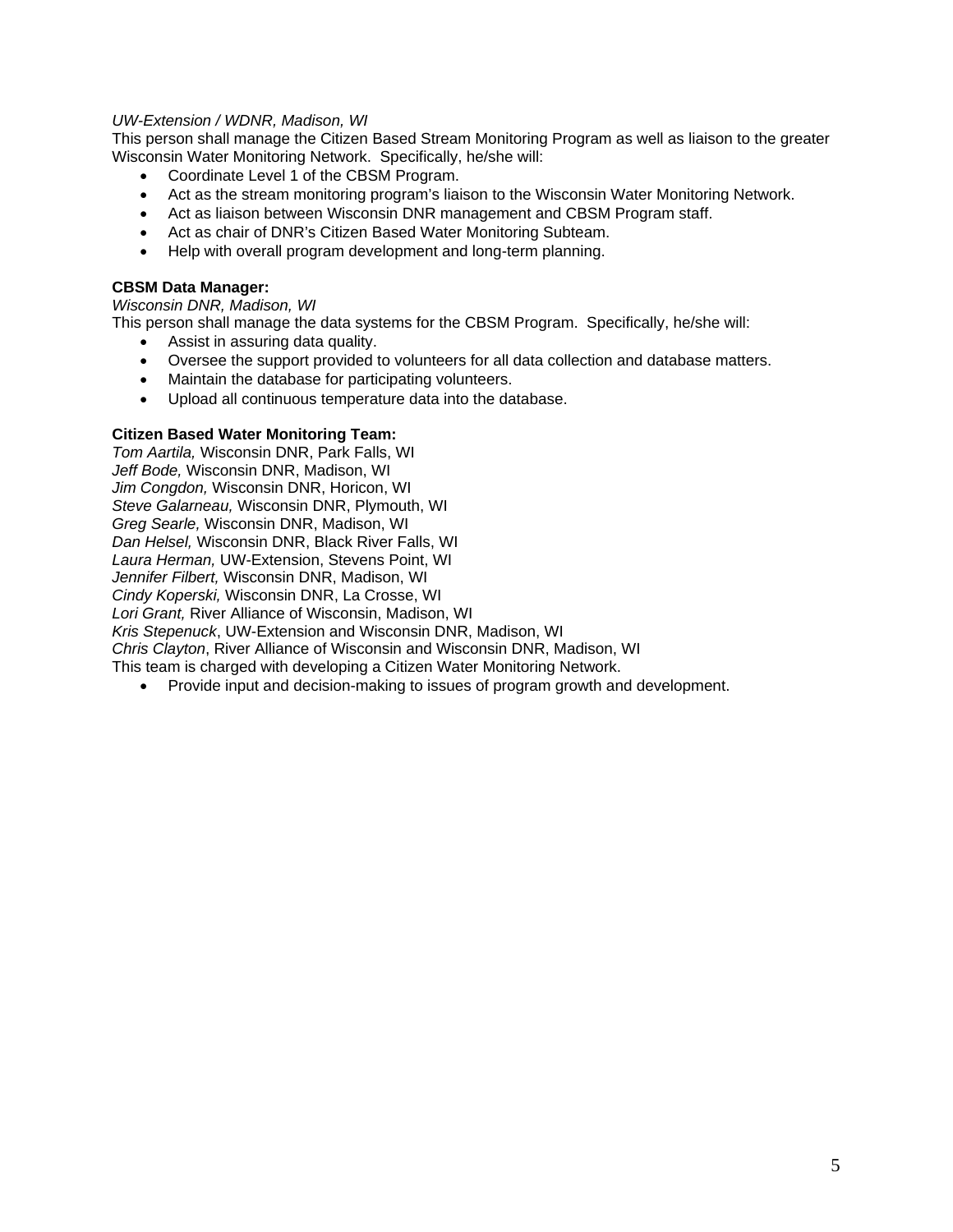# **Project Background and Description**

To help preserve and protect Wisconsin's 84,000 miles of streams and rivers, it is important to first understand how they function and then take note of their status. Only with greater amounts of data can we understand the status and trends of our water resources and take more effective action. The Citizen Based Stream Monitoring Program offers citizens multiple opportunities to be part of this process to learn about, monitor, and protect our state's rivers.

The Program includes three levels to accommodate the varied interests and time availability of citizens. Almost everyone begins their participation in the introductory, educational level, or Level 1. Afterward, citizens can choose to participate in Level 2 (status and trends) or Level 3 (research and special) projects. (Note: This document focuses on Level 2 volunteer monitoring.)

Water quality and habitat assessment are high priority activities that the DNR undertakes to document and monitor the status and trends of water resources of the state. Accomplishing this objective is an enormous task because of the magnitude of the state's water resources, limited number of staff and financial resources. Citizen monitors can assist this effort by providing not only valuable data about waters in Wisconsin but also providing an essential role in helping to protect Wisconsin's natural resources as advocates for streams.

Volunteer participation in Level 2 will provide valuable data to the DNR to supplement monitoring being conducted by DNR staff at other locations. Volunteers use DNR methods and DNR equipment to monitor streams around the state. Citizen monitors generate high quality data by carefully following DNR methods and the quality assurance procedures contained in this document. As a result, Level 2 citizen monitors enter their data directly into the DNR's database.

#### **Goals of the Citizen Based Stream Monitoring Program include:**

- Educate citizens about the status of Wisconsin's surface and groundwater resources
- Build a network of informed citizen advocates for management and protection of Wisconsin's water resources
- Obtain water resource data useful for DNR decision-making

# **Problem Definition / Background**

The Citizen Based Stream Monitoring Program provides numerous monitoring activities and parameters for which citizens can safely and accurately monitor. See Appendix C: Citizen-Based Water Monitoring Network Proposal of the Water Resources Monitoring Strategy for Wisconsin, for a full account of problem definition and background.

This document, the Quality Assurance Project Plan, establishes a process by which volunteers can collect data which meet various quality objectives, thus making them eligible for use in the DNR.

# **Project / Task Description**

From May 1 to September 30, trained citizen monitors will take monthly surface water quality measurements, according to the procedures included in this document. Data will be entered in DNR's water quality database (i.e. SWIMS or Surface Water Integrated Management System) and used as described below.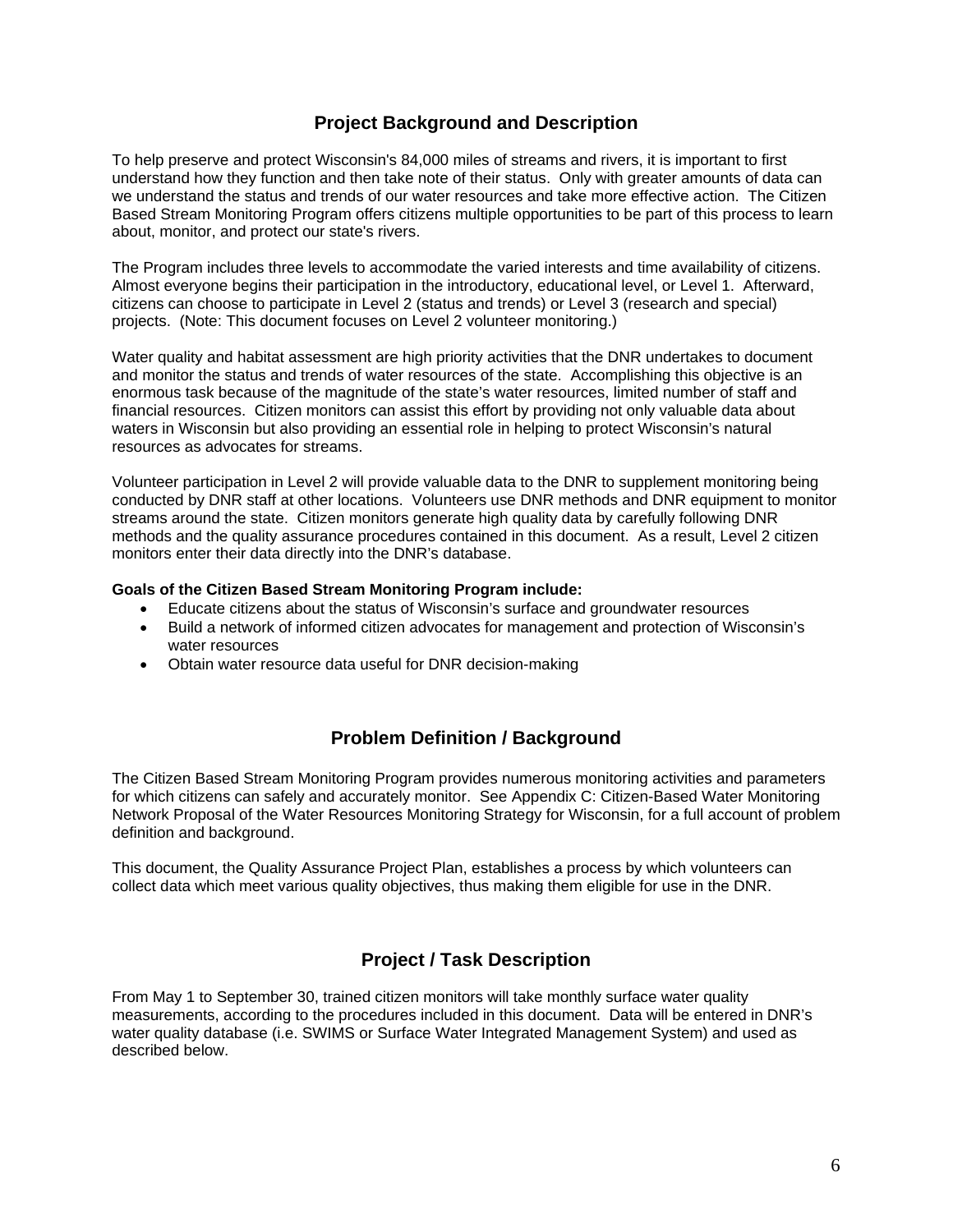#### **Data Use Goals**

As stated in the Water Resources Monitoring Strategy for Wisconsin, "If citizens follow defined methodology and quality assurance procedures their data will be stored in a Department database and used in the same manner as any Department-collected data for status and trends monitoring defined in the Strategy."

Monitoring objectives mirror the monitoring objectives laid out in the DNR's Water Resources Monitoring Strategy for Wisconsin. Level 2 stream monitoring data may be used to:

- Characterize the stream or watershed of interest
- Provide broader spatial and temporal coverage in stream water quality
- Characterize a reference monitoring site
- Assess water quality trends
- Support decision-making by individuals and agencies other than DNR, such as in preparing County Land and Water Resource Plans
- Contribute to the following Clean Water Act Objectives:
	- o Establish, review, and revise water quality standards
	- o Identify impaired waters<br>
	o Evaluate project and ma
	- Evaluate project and management (i.e. protection / restoration) effectiveness
	- o Monitor water quality conditions to support TMDL development, 303d listing, and 305b reports

Level 2 stream monitors will collect the same type of data, in the same fashion as specified by DNR's guidance for Tier 1 statewide baseline monitoring. It is understood that this arrangement will ensure sufficient type and quantity of data to inform management decisions.

#### **Data Quality Objectives**

The system described by this document will provide data for the uses listed above. This Quality Assurance Project Plan establishes proper:

- Instrument calibration
- Sampling methods
- Sampling protocol
- Documentation
- Quality control requirements
- Data review, validation, and verification requirements

All data which meet requirements will be determined to be of good, sound quality.

#### **Water Quality Parameter, Measurement Range, and Accuracy**

| Parameter                               | <b>Measurement Range</b> | Accuracy                                                                                 | Instrument                                         |
|-----------------------------------------|--------------------------|------------------------------------------------------------------------------------------|----------------------------------------------------|
| pH                                      | $0 - 14$                 | $+/-0.2$                                                                                 | Oakton Acorn pH 5                                  |
| Dissolved Oxygen,<br>concentration      | $0-20$ mg/L              | $+/-0.3$ or $+/-2%$ of reading,<br>whichever is greater                                  | <b>YSI 550A</b>                                    |
| Dissolved Oxygen,<br>percent saturation | 0-200%                   | $\frac{+}{2\%}$ of air saturation or $\frac{+}{2\%}$<br>of reading, whichever is greater | <b>YSI 550A</b>                                    |
| Temperature                             | -5 to $+45$ °C           | $+/-0.3 °C$                                                                              | <b>YSI 550A</b>                                    |
| Temperature                             | $-20$ to $+30$ °C        | +/-0.2 °C over 0-30 °C                                                                   | Onset Corp. TidbiT v2 or HOBO<br>Water Temp Pro v2 |
| Transparency                            | 0-120 cm                 | <b>NA</b>                                                                                | Transparency tube                                  |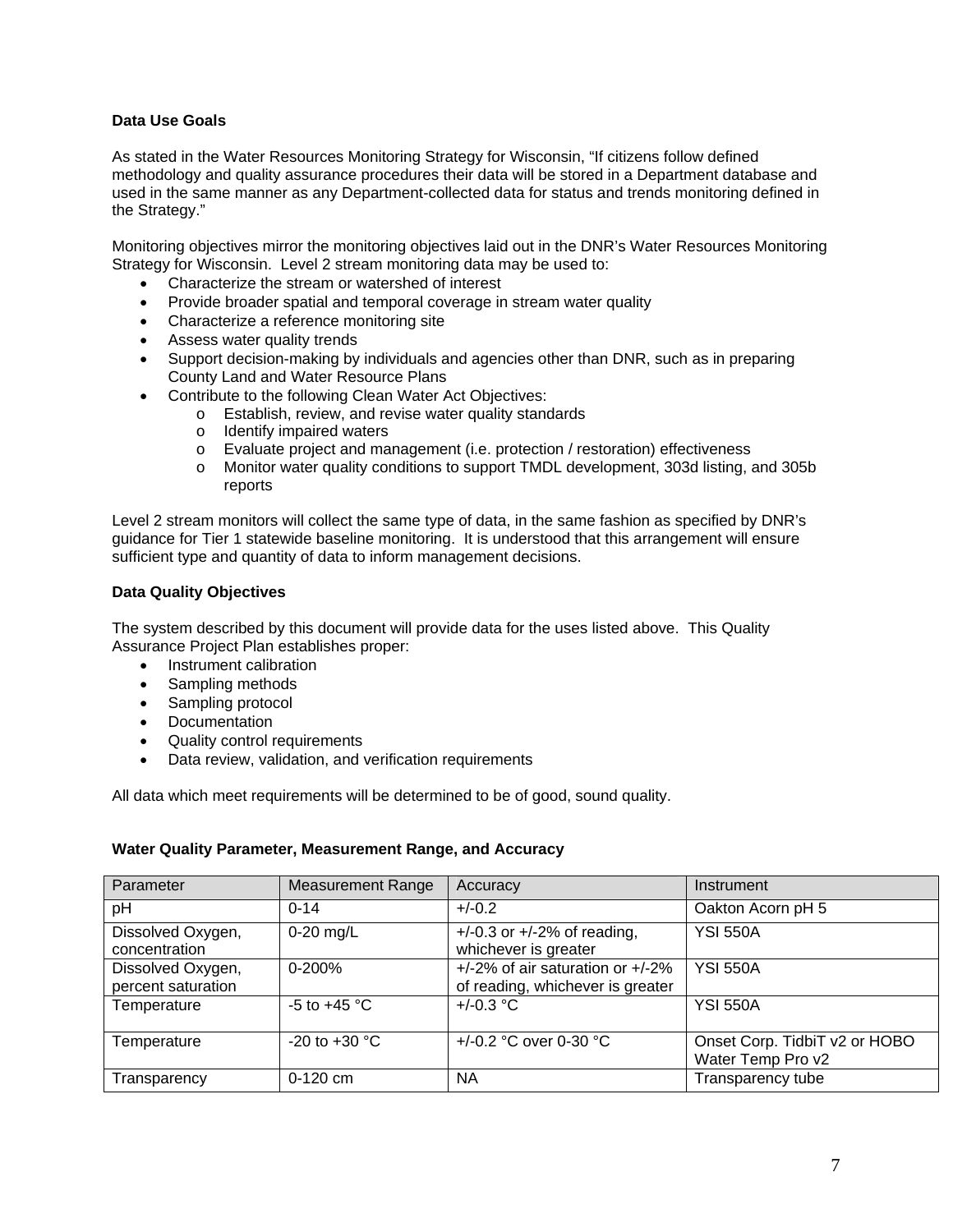#### **Data Representativeness**

Data representativeness is achieved by carefully selecting sampling locations and using standardized sampling protocols. During training, Level 2 volunteers are instructed to select in-stream monitoring stations in well mixed water, thus ensuring that samples collected are representative of the water body.

#### **Comparability**

Level 2 volunteers use the same standardized methods as DNR staff to ensure that data collected by these two entities can be compared.

#### **Completeness**

CBSM staff requires that each monitoring site be sampled monthly from May through September. Some volunteers choose monitor more frequently. The number of monitoring sites assigned to each individual or monitoring team is left to them to determine.

# **Volunteer Selection and Requirements**

#### **Volunteer Qualifications**

- Must have one season of monitoring experience (e.g. with Water Action Volunteers).
- No science background is needed, training will be provided to those who are interested and able to meet the defined responsibilities.
- Ability to walk along river banks and enter the water to access a monitoring site.
- Enjoyment of the outdoors.

#### **Volunteer Monitor Responsibilities**

Volunteers who are new participants of the program must:

- Attend a 4-6 hour training session in its entirety each spring (usually a Saturday in April or May). Trainings will have both field and classroom components. Trainings will, whenever possible, be held locally to the groups that are participating. In some instances, volunteers may need to travel a significant distance to attend a training session.
- Collect dissolved oxygen, air and water temperature, pH and transparency on a monthly basis between May and September using WDNR methods (including calibration of equipment and proper record keeping of those processes).
- Adhere to a predetermined monitoring schedule.
- Share equipment (that is provided free of charge) with other participating groups, including driving to exchange equipment.
- Enter the data to an online database after each site visit and mail completed data sheets to the Level 2 Program Coordinator in a timely fashion.
- Return equipment to the Level 2 Coordinator in the fall for maintenance or if you stop participating in the program.

# **Training Requirements**

All volunteers are required to complete a training session which typically occurs during a one-day workshop hosted by the Level 2 Program Coordinator and, when applicable, the lead contact for a monitoring group (e.g. watershed organization, university, nature center, etc.). This training provides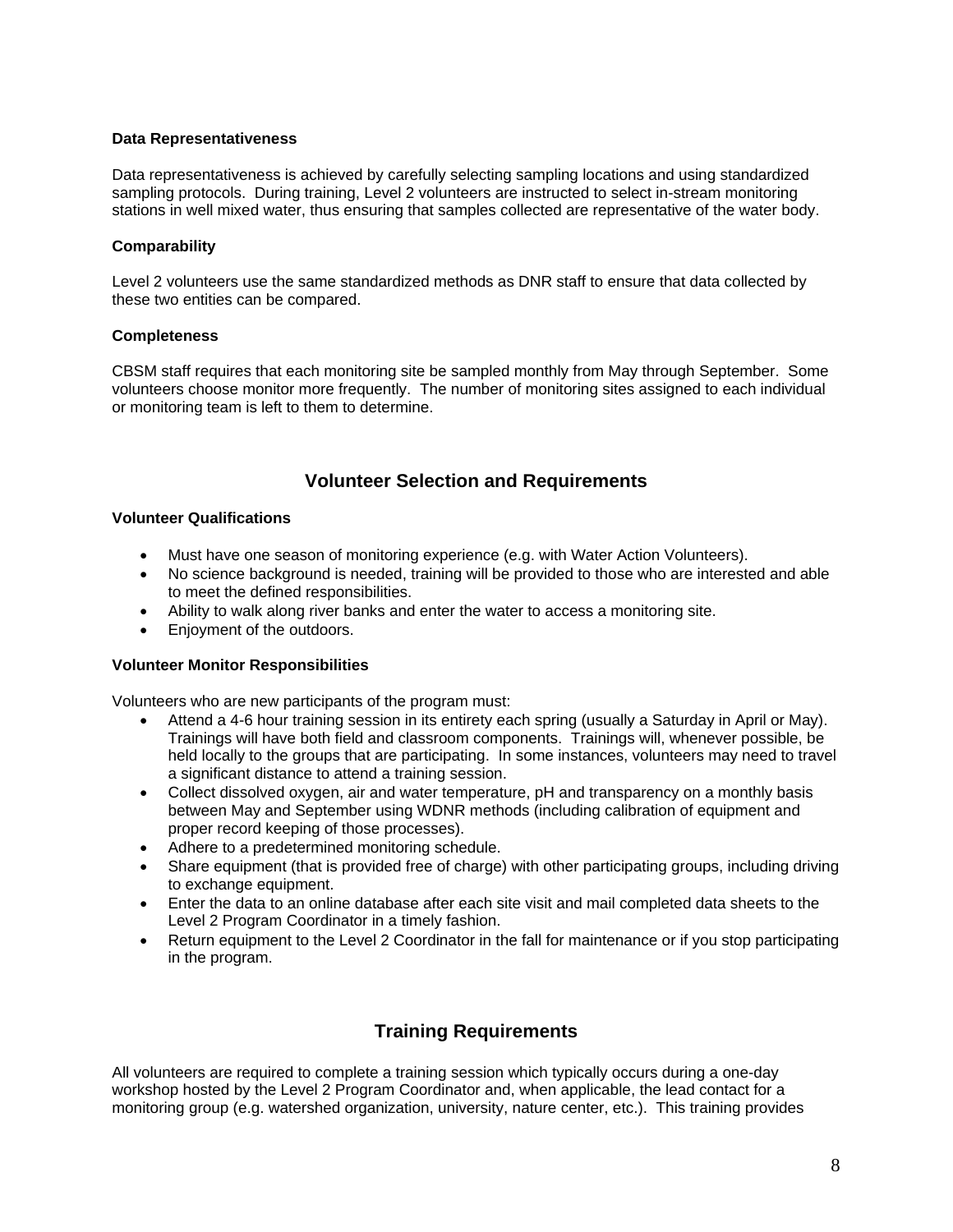sufficient information for volunteers to follow DNR stream monitoring methods and protocols to complete monthly monitoring over one field season. Since Level 2 volunteers come into the program with a basic understanding of and some experience with monitoring, training sessions reinforce knowledge in stream ecology, monitoring procedures, data documentation, and data reporting. Trainings include both classroom and field components which provide a setting to achieve the following tasks:

- Introduce volunteers to the CBSM Program and explain the purpose of the Level 2 program
- Communicate the data use goals and data quality objectives
- Provide information on basic stream ecology and then explain the "why" behind the program's water quality parameters
- Summarize and interpret data collected by citizens during previous years
- Review the Volunteer Manual
- Explain the use of the SWIMS (i.e. Surface Water Integrated Monitoring Systems) database
- Calibrate meters
- Teach DNR monitoring methods in the field, having the volunteers monitor and collect data in small groups
- Review the results, answer any questions, and thank them for volunteering

Training sessions may provide more in-depth coverage on any one of these tasks, depending on the group's interests and previous experience with stream monitoring. Training sessions conducted with experienced Level 2 volunteers may be pared down to focus on aspects of the training that most suit their needs, while still providing the basic requirements needed to ensure collection of high quality data. Additional instruction will target volunteers with less monitoring experience or volunteers who request first-time assistance for side-by-side sampling (see section on Assessment and Response Actions).

#### **Train the Trainer**

Regional trainers receive additional training so that they may be entrusted with the primary responsibility of training new Level 2 volunteers. Guidelines for the "train the trainer" model will include:

- Only those trainers trained by the Level 2 Program Coordinator can train new volunteers.
- Regional trainers will notify the Program Coordinator of trainings and gather all necessary information described in the Documentation and Records section of this document.
- Only those volunteers who complete an official training session will be allowed to enter data into SWIMS.
- Regional trainers will conduct side-by-side sampling with first and second year volunteers. (See the section on Side-by-Side Sampling on page 12.)

# **Documentation and Records**

During the training session, Level 2 volunteers fill out a form which includes contact information, a photo release statement, and a liability waiver. Each year, location descriptions for each new monitoring station will be sent to the Level 2 Data Manager before the start of the monitoring season (i.e. May 1).

Level 2 volunteers are instructed to complete one data sheet per monitoring event at each station. The format of the data sheet mirrors the organization of data forms in the DNR's SWIMS database. When volunteers complete their monitoring, they submit data to the password-protected, internet-accessible database. Only trained volunteers are given permission to submit data to SWIMS. Volunteers are also instructed to complete three other forms. Two forms document the calibration of monitoring instruments: 1) pH Meter Calibration Log and 2) DO Meter Calibration Log. In addition, the Thermistor Log, documents the date and time of temperature logger deployments and retrievals. Volunteers retain paper copies of these forms for their records and send either hard copies or electronic copies of the forms to the Program Coordinator at the end of each sampling season.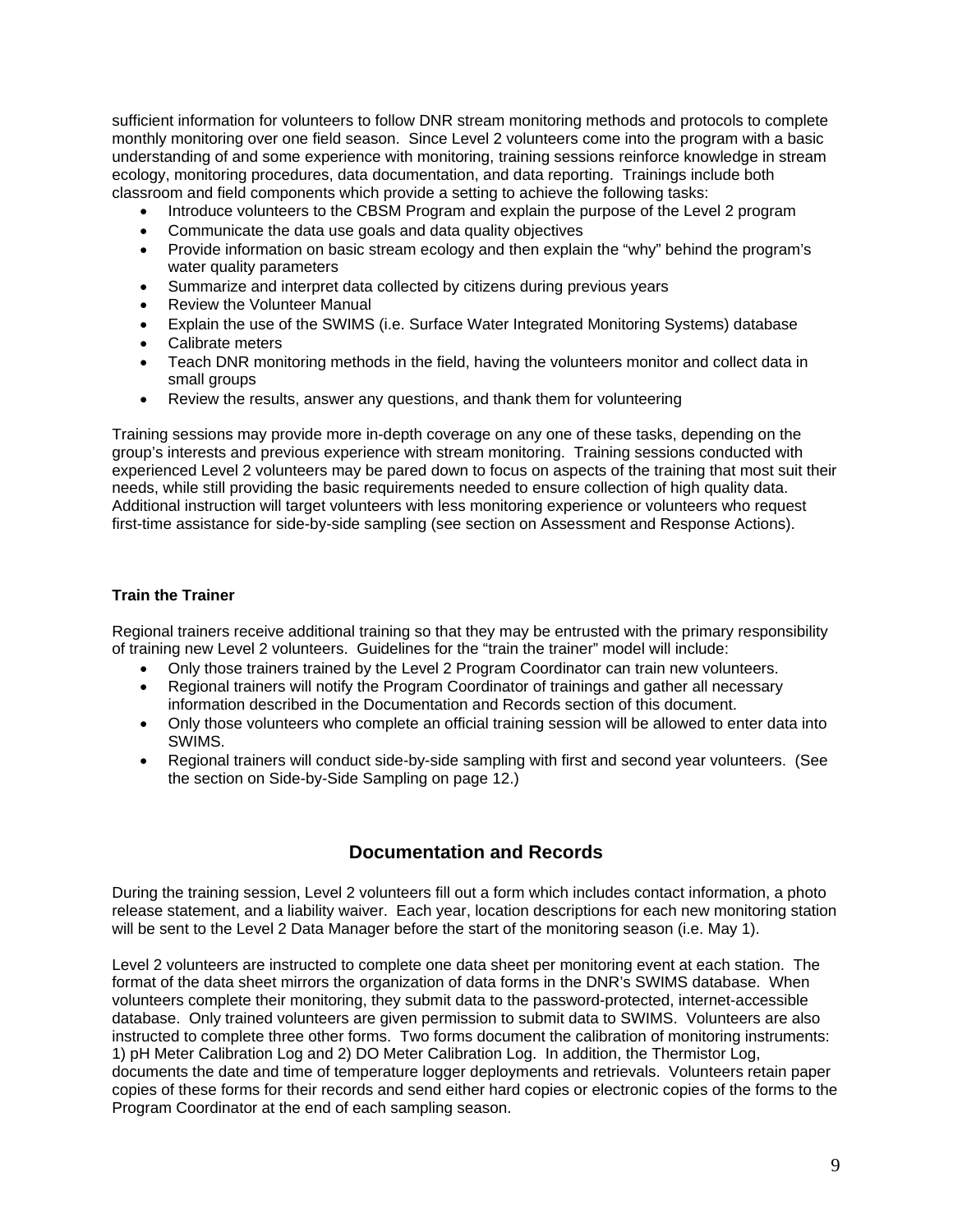All documents are kept on file at the DNR. Data sheets can be discarded after it is confirmed that the data has been entered correctly. (See QC Requirements: Database Reports on page 12.)

# **Sampling Site Selection and Documentation**

Data use is considered prior to selection of sample stations. Volunteers are free to choose stream sites they wish to monitor. However, volunteers are asked to consider requests made by DNR biologists, county staff, or other agency staff persons. Data collected at locations suggested by natural resource managers should be useful to the DNR and/or other agencies.

Where agency staff persons might choose to have volunteers monitor depends on both short-term and long-term monitoring goals. Sometimes, long-term (8-10 years) data collecting at set locations will be most useful to ongoing work, and in other cases, biologists will request that the volunteer change locations frequently to complement short-term (1-3 years) studies.

Prior to sample collection, volunteers are asked to provide the geographic information necessary to allow the Data Manager to assign a monitoring station ID in the database. Volunteers can contact the Data Manager directly or can send the required information using the following online form: <http://dnr.wi.gov/org/water/fhp/storet/requestnew.asp>

# **Monitoring Process Design, Methods and Protocols**

#### **Level 2 Sampling Plan**

The Level 2 stream monitoring sampling plan is consistent with statewide baseline monitoring guidelines laid out in the DNR's Water Resources Monitoring Strategy for Wisconsin.

- DNR or county staff recommends sites that could be useful to have monitored based on needs to acquire status or trends information, or other types of monitoring that is priority.
- Volunteers are asked to monitor, at least, from May through September (preferably between 10 AM and 2 PM, but other times are ok).
- Volunteers choose primary (P) and secondary (S) sampling dates in advance and note on their data sheets on which of those dates they monitored.
- Volunteers are asked to sample on the primary date unless there are safety concerns about being at the stream site (e.g., tornado, lightning, dangerously high flows) or a family emergency.
- The goal is to monitor at the same time each month, preferably 30 days apart from the last monitoring visit.
- Volunteers are instructed to enter data by the end of each month.
- The Data Manager is responsible for answering questions volunteers have about entering data into the database. DNR liaisons will direct questions they or the volunteers have to the Program Coordinator.
- At the end of each monitoring season, all data are entered into the database by October 1.
- Citizens will return their equipment to the Program Coordinator at the end of each season. (Some equipment is made available to volunteers from October through April. Inquiries from volunteers should be dealt with by the Program Coordinator on a case-by-case basis.)

#### **Water Quality Parameters**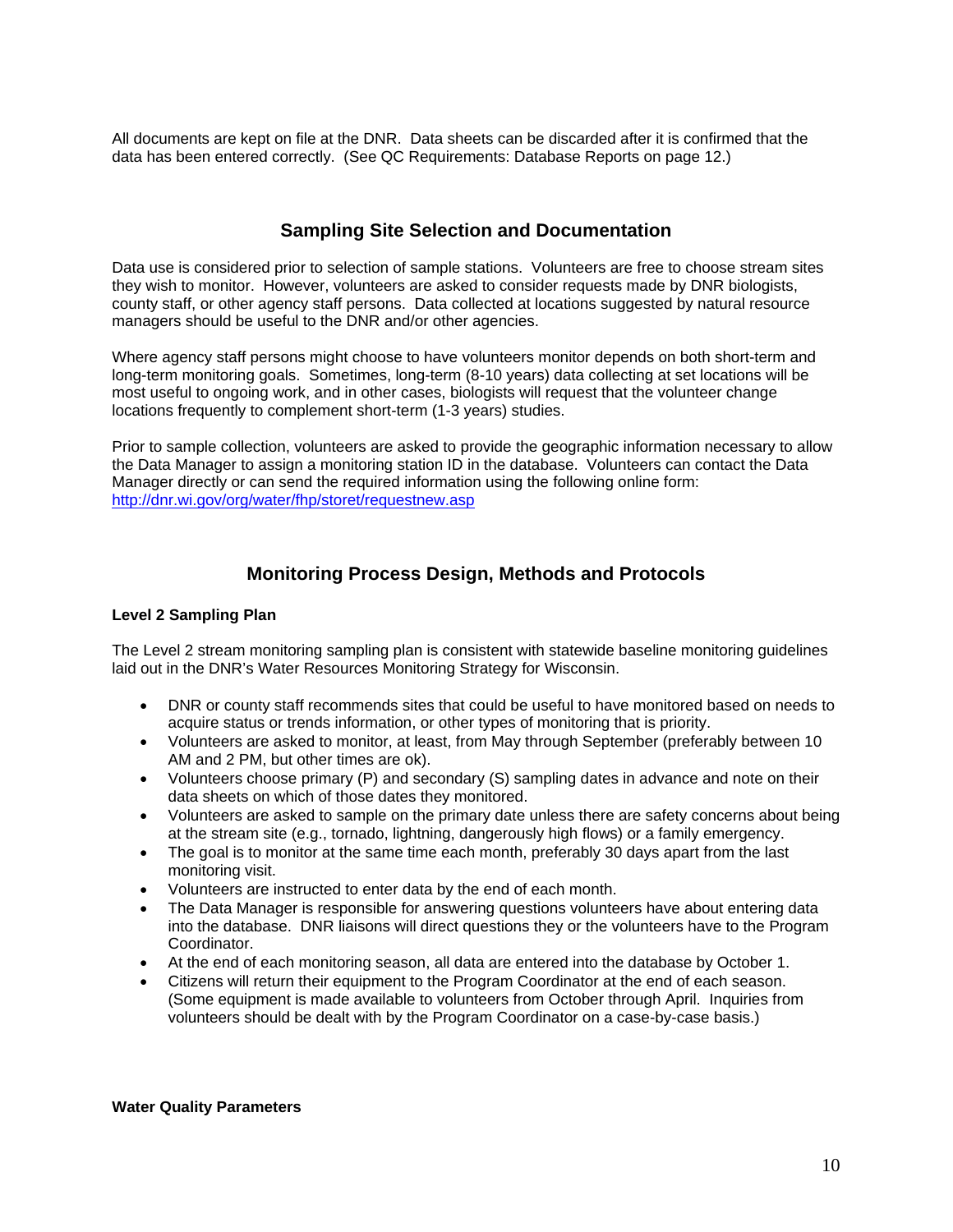The sampling of all water quality parameters will conform to accepted DNR methodology using equipment approved by the Citizen Based Water Monitoring Subteam, unless equivalent and pre-approved monitoring instruments are provided by other means.

Level 2 volunteers collect information for the following parameters:

- Dissolved oxygen (concentration)
- Dissolved oxygen (saturation)
- Transparency
- Temperature (instantaneous and continuous measurements)
- pH

#### **Equipment**

After completing the training session, volunteers are provided a set of Level 2 monitoring equipment. One monitoring kit includes the following:

- YSI 550A dissolved oxygen meter
- Oakton Acorn 5 pH meter
- pH 7 & 10 buffer solutions
- Extra pH storage solution
- Bottle for distilled water
- 120 centimeter transparency tube
- Temperature logger (specifically, Onset Corporation's Tidbit v2 Temp Logger or HOBO Water Temp Pro v2)

#### **Establishing Use of Additional Water Quality Parameters and Use of Sampling Methods**

The Program Coordinator should be fully aware of the monitoring activities of the DNR's Watershed Bureau to identify further opportunities for the use of Level 2 stream monitoring data. The addition of new water quality parameters to the Level 2 program must be approved by the Citizen Based Water Monitoring Subteam.

Sampling methods for use by volunteers were developed by the Subteam from existing DNR sampling methods for statewide baseline monitoring<sup>[1](#page-10-0)</sup>. The Program Coordinator will work with the Subteam to finalize any additional sampling methods proposed for use by volunteers.

#### **Level 2 Sampling Methods**

Volunteers sample all parameters at each monitoring station. During the training, volunteers are instructed not to sample any parameter in water that has been disturbed while sampling other parameters. Level 2 sampling methods can be found in Appendix A: The Volunteer Manual.

#### **Sampling Protocol**

 $\overline{a}$ 

Volunteers are instructed to calibrate instruments prior to each monitoring event, to follow all methods while monitoring, and to complete all required documentation. They are provided expected data ranges in the volunteer manual. If data results fall outside expected ranges, then volunteers are instructed to go through the following process:

- 1. Repeat the sampling process
- 2. If data results are still outside expected ranges, recalibrate and repeat the sampling process

<span id="page-10-0"></span><sup>&</sup>lt;sup>1</sup> Sources include: Guidelines and Standard Procedures for Continuous Temperature Monitoring, Version 1; May 2006. Water Resources Monitoring Strategy for Wisconsin, Version 1: 2-4-2005.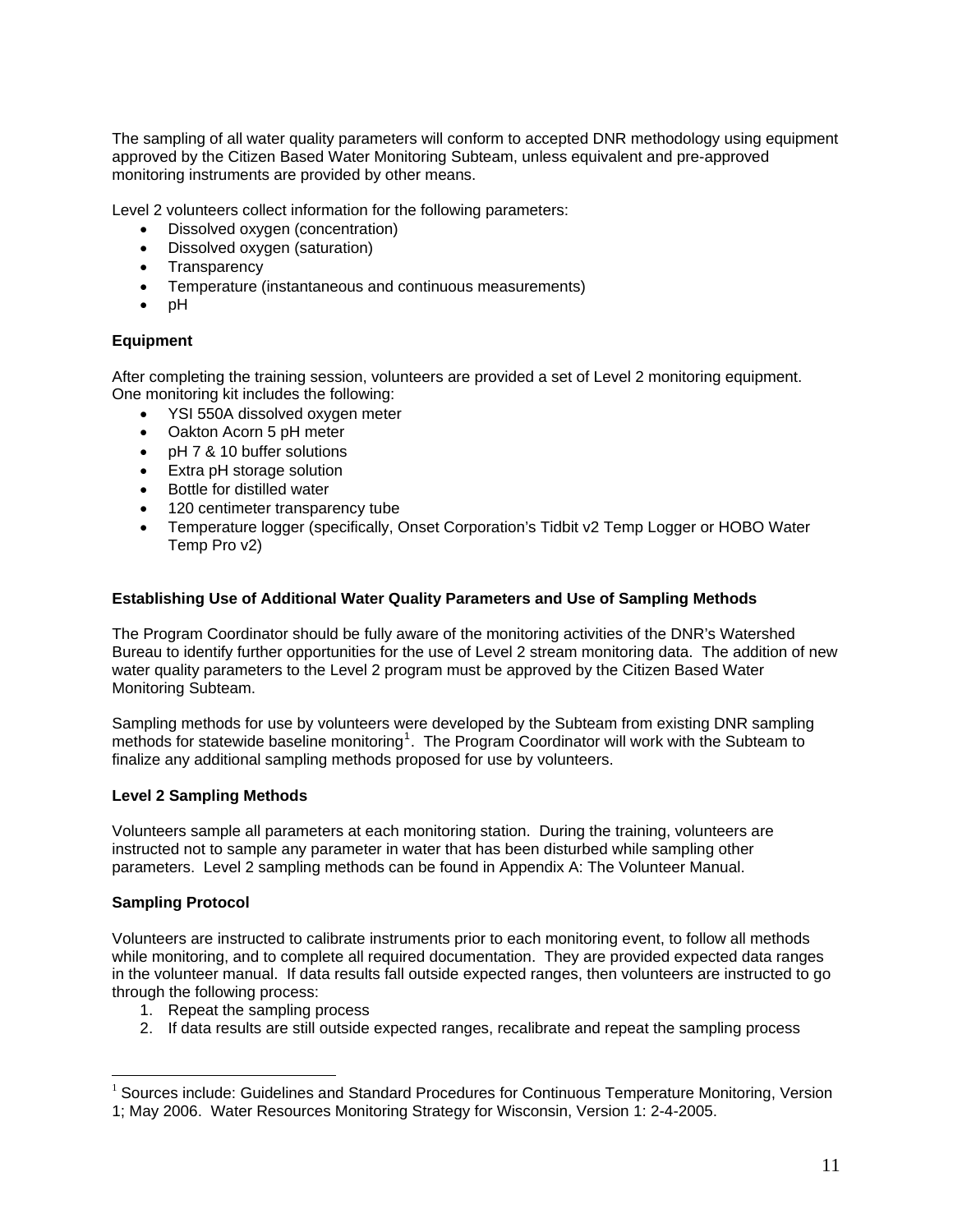3. If data results are still outside expected ranges, record value and potential reasons for the extreme value (for example, any changes in water color, odor, or adjacent land use) and call the Program Coordinator and/or local DNR stream biologist. A listing of local biologists is available at: <http://watermonitoring.uwex.edu/ctymap/index.html>

# **Quality Control Requirements**

#### **Addressing Abnormal Results**

Water quality monitoring results are influenced by multiple factors that can challenge the volunteer's understanding of stream systems and water quality measurements. During the training session, volunteers are instructed on applicable water quality criteria and provided information on expected data ranges. Therefore, if volunteers observe and record values falling outside expected ranges or exceeding statewide water quality criteria, then they are instructed to follow the Sampling Protocol, as listed in the preceding section.

Volunteers are encouraged to keep the following concepts in mind when monitoring:

- Dissolved oxygen, temperature, and pH all fluctuate seasonally and diurnally.
- Some water quality parameters transparency and dissolved oxygen especially can vary significantly following rain events.
- Several factors can lead to abnormal results. It is the volunteer's responsibility to rule out factors such as calibration and instrument errors. Once volunteers rule out calibration and instrument errors, the Program Coordinator and DNR staff can then assist in determining whether abnormal results are due to physical, chemical, and/or biological factors in-stream.

#### **Side-by-Side Sampling**

The Program Coordinator or other designated staff visits each first or second-year volunteer citizen monitor in the field to conduct side-by-side sampling. (Note: As the program has grown, this task has taken a significant amount of the Program Coordinator's time each summer. It is suggested that a "train the trainer" model be implemented to help complete trainings and visits with volunteers. For more information on train the trainer, see the section on "Train the Trainer" on page 9.) During this visit, the Program Coordinator samples dissolved oxygen and pH, using his/her own meter, alongside the volunteer. The purpose of side-by-side sampling is to check that volunteers are properly calibrating meters and following methods.

The Program Coordinator will keep annual records on the results of side-by-side sampling and report the results to the Citizen Based Water Monitoring Subteam. All data collected by staff during side-by-side sampling will be entered into the database.

#### **Database Reports**

The Data Manager will run database queries to evaluate the quality of data entered into the database and follow-up with volunteers to address anomalies that are identified, where necessary. Queries will be run monthly to check that data is being entered in a timely fashion and to check for outliers. Volunteers who have entered data outside of expected data ranges will be contacted immediately to check the accuracy of the data. At the end of each monitoring season, the data manager will check all data again for completeness and outliers. Once checks on the data are completed and errors are identified, the Data Manager will leave comments in the fieldwork, project, or person's file in SWIMS, depending on the issue. Data sheets can be discarded after it is confirmed that the data has been entered correctly. (See Appendix B of this document for more details on running database queries.)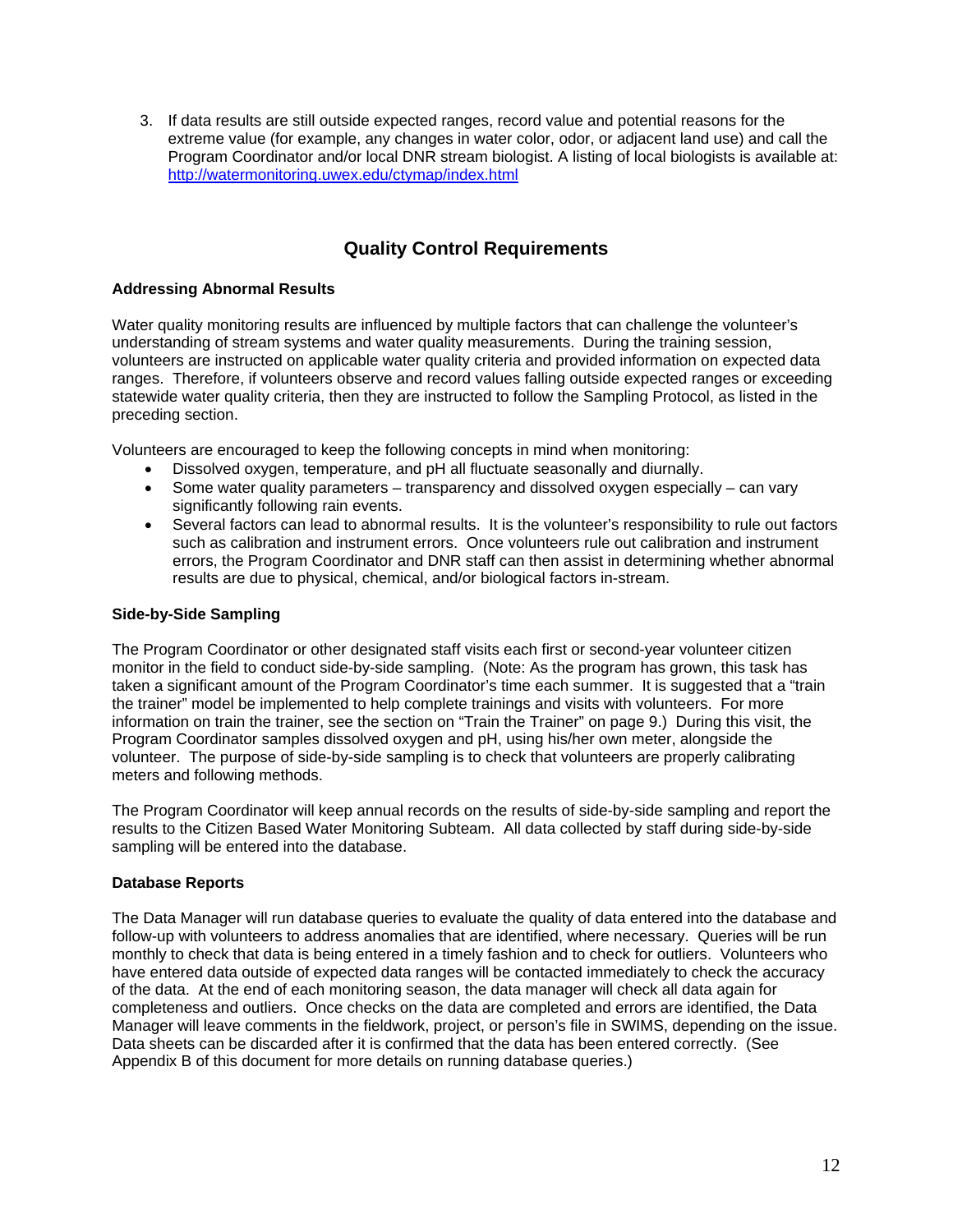# **Equipment Testing, Maintenance and Use Protocols**

For a complete description of equipment testing, maintenance, and use protocols, see the official operations manuals for each of the following instruments:

- YSI 550A dissolved oxygen meter
- Oakton Acorn 5 pH meter
- Temperature logger (specifically, Onset Corporation's Tidbit v2 Temp Logger or HOBO Water Temp Pro v2)

Equipment is collected from volunteers each fall so that the program coordinator can perform routine maintenance over the winter. During this time, each set of equipment should be inspected so that necessary repairs and purchases can be made prior to the start of the new season.

# **Instrument Calibration and Frequency**

Volunteers calibrate all instruments at the beginning of each monitoring day, prior to sampling. Therefore, all instruments are calibrated monthly, and many cases more frequently, depending on how many people share each set of equipment. Forms are provided to each volunteer to record specific calibration details for each meter. Volunteers return the calibration forms, along with the equipment, at the end of the season. Directions for Level 2 instrument calibrations can be found in Appendix A: The Volunteer Manual.

# **Inspection / Acceptance Requirement for Supplies**

All equipment and supplies are delivered to volunteers in good working order. Prior to use, all equipment and supplies are inspected and, if applicable, calibrated.

## **Data Management**

All data management responsibilities ultimately fall to the program's Data Manager. Data management will occur in a manner that facilitates the collection and storage of quality data by citizens in SWIMS, the DNR's database. Also, data management activities will contribute to the interpretation and understanding of data by Level 2 volunteers via products such as the automated data report (in SWIMS), seasonal temperature graphs, and presentations on data interpretation given to monitoring groups statewide. (See Appendix B of this document for a detailed description of data management activities.)

## **Assessment and Response Actions**

Level 2 training participants will have the opportunity to evaluate their training session and the program, as a whole. Annual results of completed evaluations will be reported to the Citizen Based Water Monitoring Subteam so that appropriate actions can be taken to revise and/or further develop support given to volunteer stream monitors.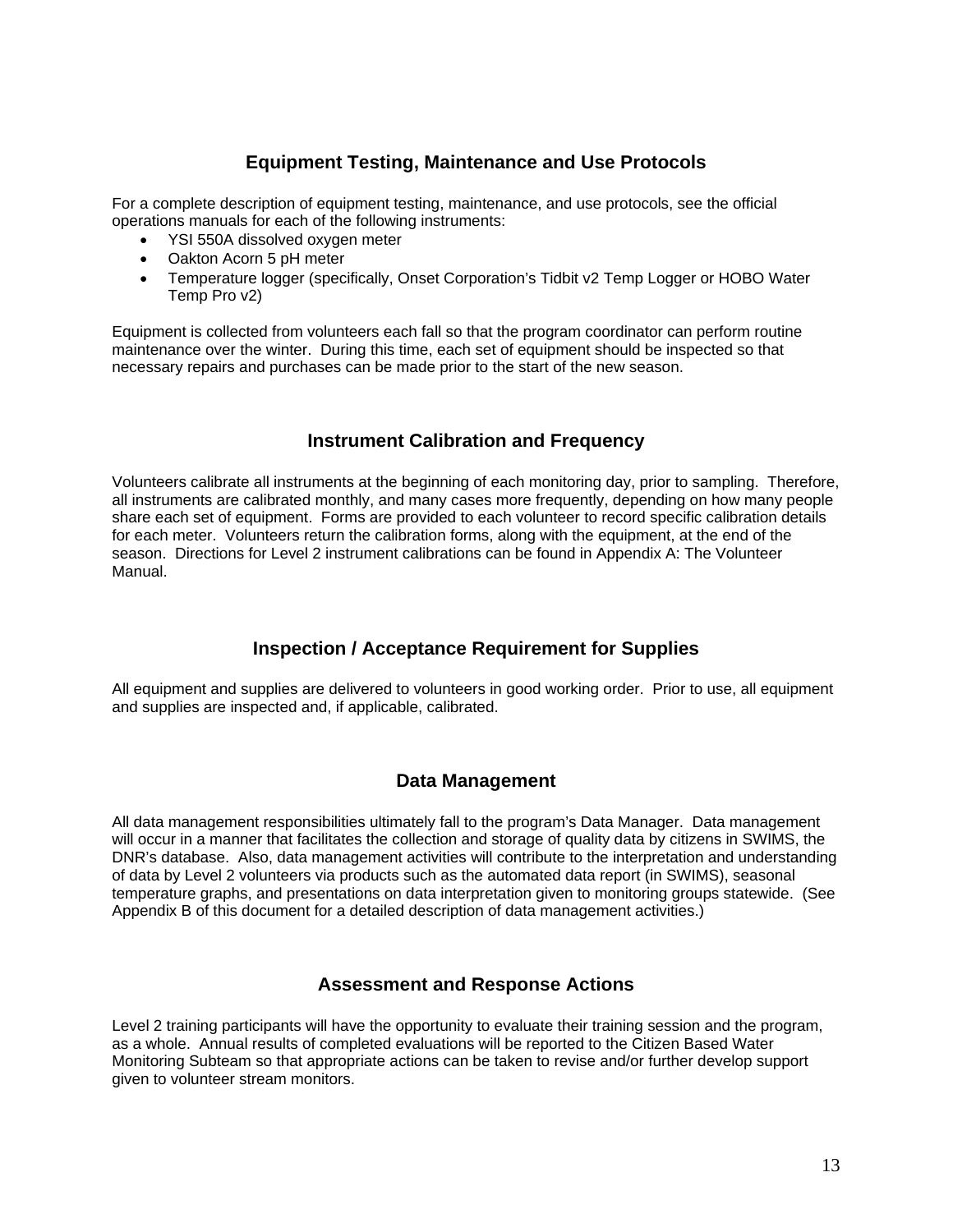# **Reports**

The DNR's SWIMS database automatically generates both individual monitoring station and regional data summary reports. Statistical analyses of sample size, maximum, minimum, and median values are done any time a report is generated. This assures that all data reports (regardless of the time of year they are run) include the most up-to-date information.

Volunteers are provided instructions to produce individual monitoring station reports, and annually, following the monitoring season, automated regional data summary reports are produced and posted on both Wisconsin's Citizen Based Water Monitoring Network<sup>[2](#page-13-0)</sup> and DNR's<sup>[3](#page-13-1)</sup> websites. Each year, volunteers, DNR biologists, members of the Citizen Based Water Monitoring Subteam, and statewide watershed organization members are notified of the location of the data summary reports.

# **Data Review, Validation and Verification Requirements**

Data collected by Level 2 volunteers are reviewed by Citizen Based Stream Monitoring Program staff to determine if the data meet the QAPP data quality objectives and data use goals (see pages 6-8). If particular volunteers do not meet the expectations laid out in the program, then it is left to the discretion of the Program Coordinator and other program staff to consider further training for the volunteer or to ask that the volunteer continue to monitor under the Level 1 program. This document establishes basic requirements regarding instrument calibration, sampling methods and protocol, documentation, and sideby-side sampling. If those requirements are not met by a volunteer, a decision can be made to reject their data. Decisions to reject or qualify data are made by the Level 2 Data Manager, Level 2 Program Coordinator, and the SWIMS File Manager for Rivers.

# **Validation and Verification Methods**

Volunteers who obtain monitoring results outside the normal range of values are instructed to follow Sampling Protocol as stated in the: 1) Monitoring Process Design, Methods and Protocols (pages 10-11), and 2) Quality Control Requirements (page 12) sections of this document. Level 2 volunteers are instructed to double check their data before submitting it to the online SWIMS database. After data are entered into the database, the Data Manager looks for data completeness and outlying values by running queries on the data and searching for outliers. (See Appendix B for instructions on running queries on the data.)

# **Reconciliation with Data Quality Objectives**

Data that do not meet quality objectives outlined in the Data Quality Objectives section of this document will be flagged in the database by the Data Manager or Program Coordinator. If extreme problems present themselves in regards to the data entries of an individual or group, then the Data Manager and Program Coordinator, together, maintain the discretion to recommend discarding egregious data. Recommendations of this type must be made to the SWIMS File Manager for Rivers. If the failure to meet quality objectives is due to equipment malfunctions, then the equipment will be replaced and repaired immediately. If the failure to meet the quality objectives is due to volunteer error, then the volunteer can be retrained prior to his/her next sampling date.

 $\overline{a}$ 

<span id="page-13-0"></span><sup>&</sup>lt;sup>2</sup> http://watermonitoring.uwex.edu/level2/level2reports.html

<span id="page-13-1"></span><sup>3</sup> http://dnr.wi.gov/org/water/swims/cbsm/reportsanddata/index.htm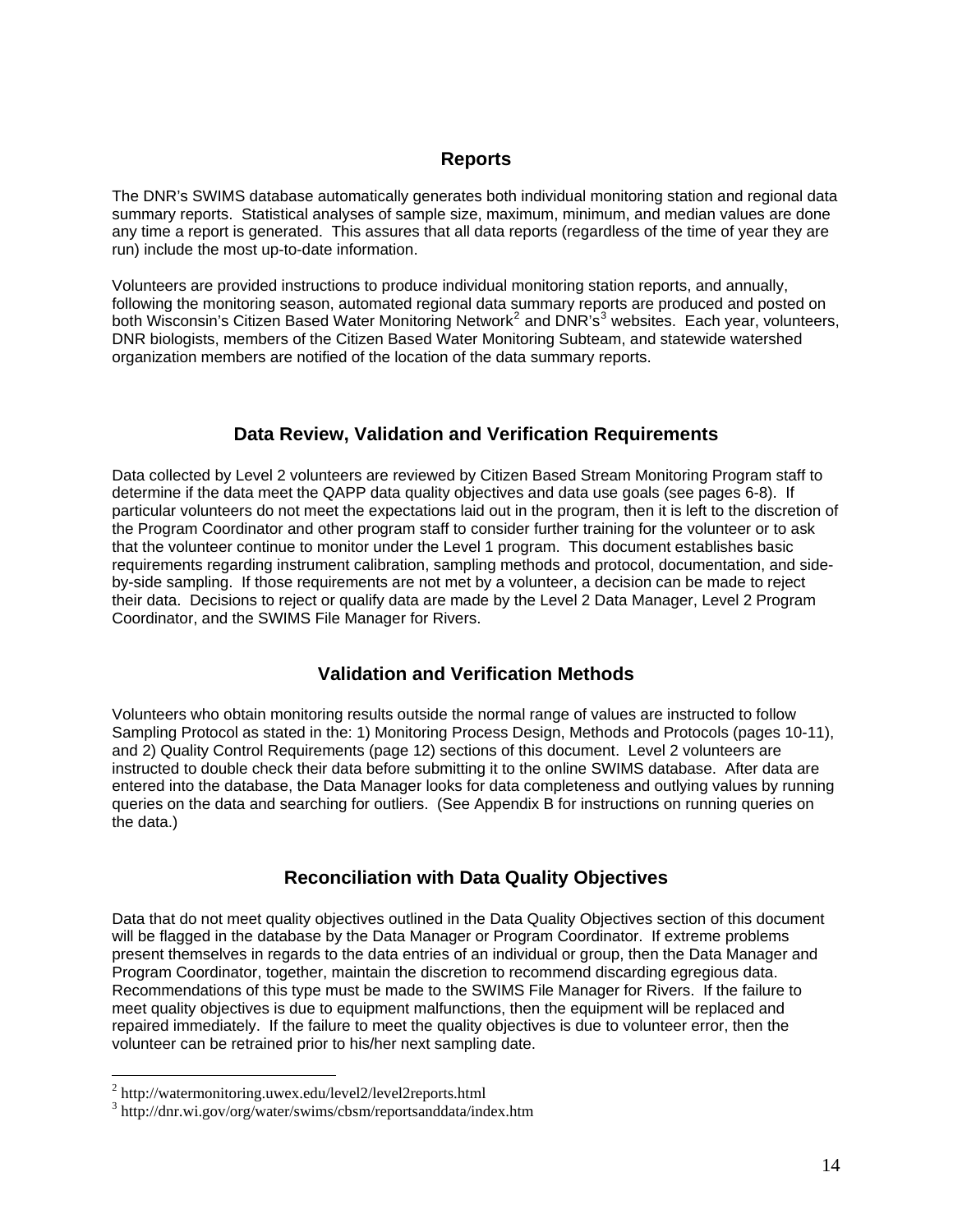# **Appendices**

**Appendix A: Volunteer Manual (see additional document)** 

**Appendix B: Data Management Standard Operating Procedures (SOP)** 

**Appendix C: Citizen-Based Water Monitoring Network Proposal (i.e. Appendix A of Water Resources Monitoring Strategy for Wisconsin)** 

**Appendix D: Level 2 Program Forms (see additional documents)**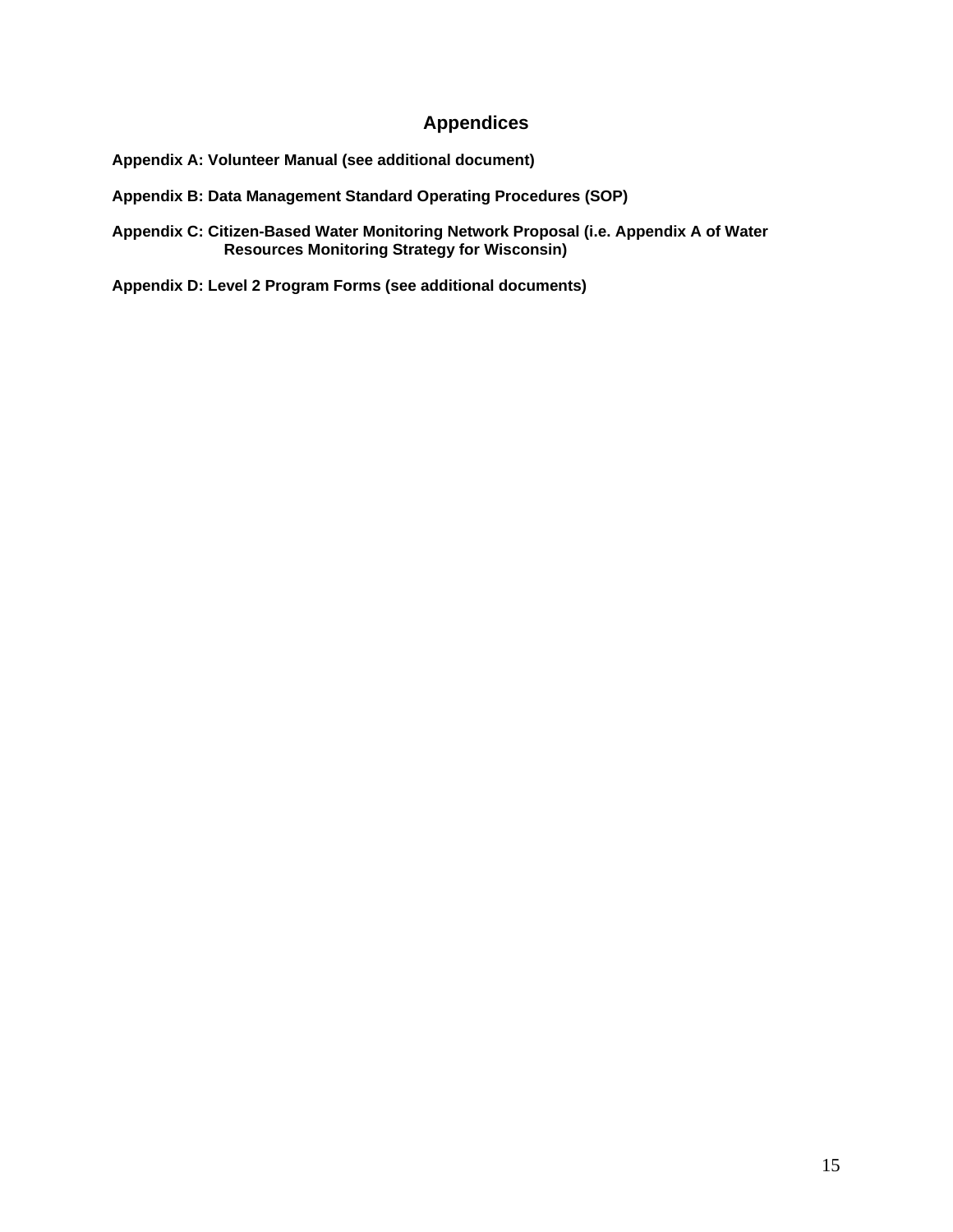# <span id="page-15-0"></span>**Appendix B:**

# **CBSM Data Manager Standard Operating Procedure Manual**

# **2009 Field Season (8/4/2009)**

| 1.               |                                                                        |  |
|------------------|------------------------------------------------------------------------|--|
| 2.               | Find Existing Monitoring Station before Establishing New Station.  18  |  |
| 3.               | Surface Water Data Viewer Interactive Map Application  18              |  |
| 4.               |                                                                        |  |
| 5.               |                                                                        |  |
| 6.               |                                                                        |  |
| $\overline{7}$ . |                                                                        |  |
| 7.4.14.          |                                                                        |  |
| 8.               |                                                                        |  |
| 9.               |                                                                        |  |
| 10.              |                                                                        |  |
| 11.              |                                                                        |  |
| 11.1.            | Make sure that the volunteer exists and is set up correctly in SWIMS25 |  |
| 11.2.            |                                                                        |  |
| 12.              |                                                                        |  |
| 13.              |                                                                        |  |
| 14.              | Run QA Queries to find known issues with volunteer data  26            |  |
|                  |                                                                        |  |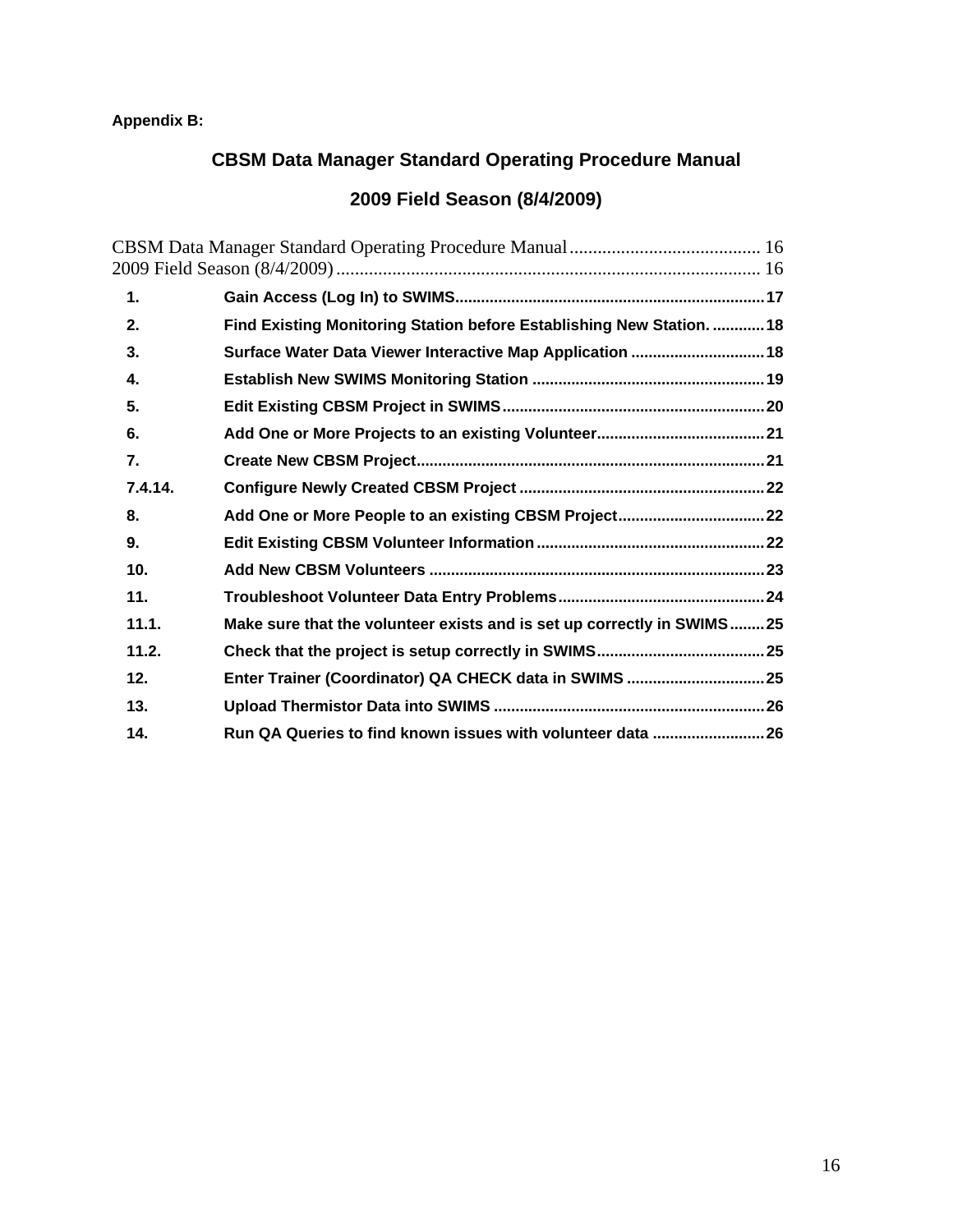# <span id="page-16-0"></span>**1.** *Gain Access (Log In) to SWIMS*

It is necessary to log in to the **Surface Water Integrated Monitoring System (SWIMS)** database application to perform most of the data management tasks related to Citizen Based Stream Monitoring. You will need a **SWIMS** User ID and Password combination to login. Your supervisor will be able to get this information for you and set up your account so that you have the necessary permissions to perform edits and create new users, monitoring stations, and CBSM projects.

# *1.1. Get Oracle User ID and Password*

Request the following from your Supervisor and/or IT department.

- 1.1.1. Oracle User ID:
- 1.1.2. Password: \_\_\_\_\_\_\_\_\_\_\_\_\_\_\_\_\_\_

## *1.2. Install Embedded Locator Tool (ELT)*

The Embedded Locator Tool (ELT) is required to be able to create new Monitoring Stations in SWIMS. Contact current SWIMS support personnel (currently Lisa Helmuth [lisa.helmuth@wisconsin.gov](mailto:lisa.helmuth@wisconsin.gov) or Jennifer Filbert Jennifer.filbert@wisconsin.gov) to get this tool installed if you have trouble creating new stations in SWIMS.

## *1.3. Get a SWIMS Account*

Ask a **SWIMS** data manager to create a **SWIMS** account for you. Make sure that your Oracle User ID is entered in the Authenticated User ID field.

## *1.4. Add Data Management Roles to SWIMS user account.*

Ask your supervisor or other data manager to add the following roles to your **SWIMS** user account.

- 1.4.1. APP\_SWIMS\_DATA\_MANAGER
- 1.4.2. APP\_SWIMS\_IP\_EDIT
- 1.4.3. APP\_SWIMS\_ELT\_EDIT
- 1.4.4. APP\_SWIMS\_PROJECT\_COORD
- 1.4.5. APP\_SWIMS\_DNR\_STAFF
- 1.4.6. APP\_SWIMS\_EXTERNAL\_EDIT (all CBSM volunteers have this)

#### *1.5. Sign In to SWIMS*

- 1.5.1. Start Internet Explorer (Firefox also works)
- 1.5.2. Navigate to DNR Intranet Site: <http://intranet.dnr.state.wi.us/>
- 1.5.3. Click **DNR Tasks**
- 1.5.4. Click **Next** to see the next list of links.
- 1.5.5. Click the SWIMS link to get to **SWIMS** Log In screen.
- 1.5.6. Enter your Oracle User ID and the corresponding password in the form fields.
- 1.5.7. Click the **Sign In** button.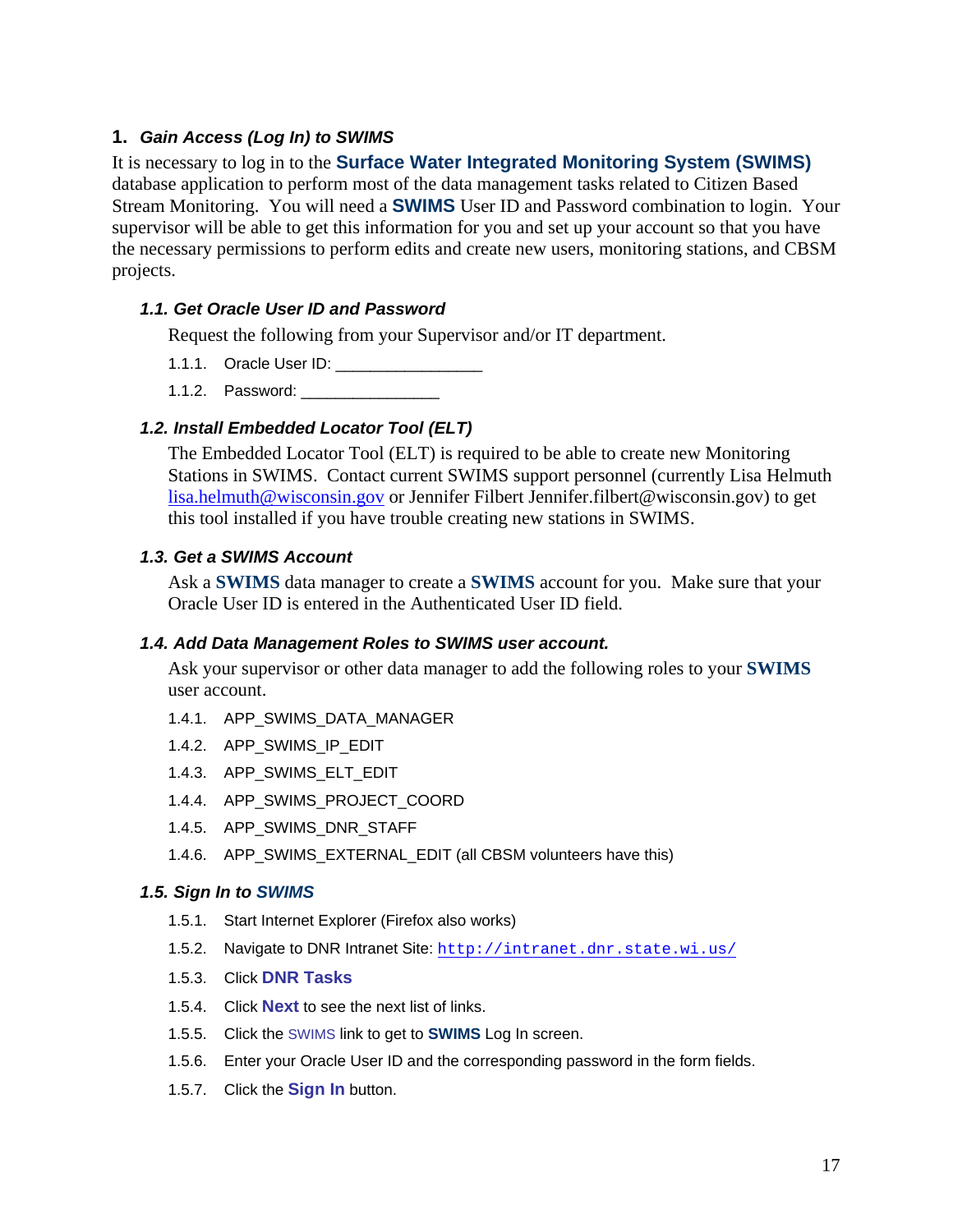# <span id="page-17-0"></span>**2.** *Find Existing Monitoring Station before Establishing New Station.*

Each CBSM monitoring location is known in **SWIMS** as a monitoring station. Each monitoring station has been assigned to a CBSM Project to allow people, methods, forms, etc to be linked with this station.

There are many stream monitoring stations already established for many different purposes all across the state of Wisconsin. It is important to search for an existing station before establishing a new station for citizen based monitoring. For example, there may be a station already established in **SWIMS** for a fisheries or other type of program. If the monitoring is performed at the same location along the stream, then only one monitoring station record is needed and desired. Remember or record the Station ID number on a piece of scratch paper once you find the station you are seeking. Searching for the Station ID number is the easiest way to find the station again.

## **3.** *Open the Surface Water Data Viewer Interactive Map Application*

The Surface Water Data Viewer (SWDV) is an interactive map of the state of Wisconsin that can be used to find many types of monitoring stations or other DNR work across the state. Use the Surface Water Data Viewer application to view existing stations on Wisconsin waterways and to find the precise location and any data available at that monitoring station.

## *3.1. Open the SWDV*

#### *3.1.1. from DNR Intranet Site: <http://intranet.dnr.state.wi.us/>*

3.1.1.1. Click the **DNR Tasks** link

3.1.1.2. Click on the WT Webviewer link

#### *3.1.2. from SWIMS*

3.1.2.1. Click on the REPORTS, MAPS, DOCUMENTS tab

3.1.2.2. Click on the Intranet-Surface Water Data Viewer link.

## *3.2. View location of the monitoring site.*

To view the location of existing monitoring stations, it is necessary to zoom in to a scale of at least 1:450000 and turn on the layer that shows SWIMS Station Points. Click the Layers link and click the Monitoring Stations & Data icon, and then select SWIMS Station Points to turn on this layer. Results are best at 1:10000.

There are several ways to find an existing monitoring station depending upon what you know about the monitoring location.

## *3.2.1. Use Latitude and Longitude*

Use this technique when you know the latitude and longitude of the monitoring station.

- 3.2.1.1. Click Find Location link
- 3.2.1.2. Click Latitude/Longitude Coordinate (DMS or DD)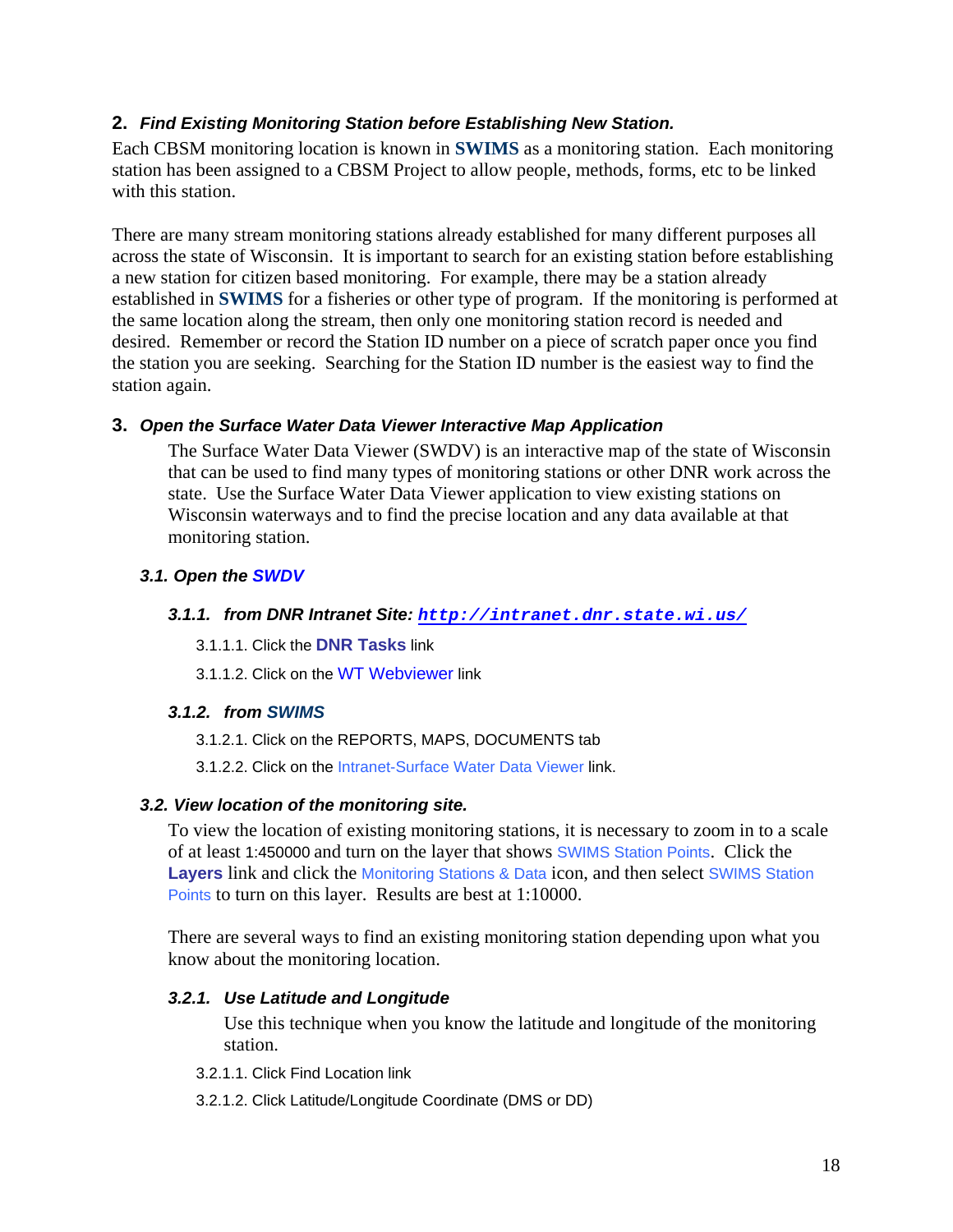- <span id="page-18-0"></span>3.2.1.3. Enter the Latitude and Longitude
- 3.2.1.4. Click OK

#### *3.2.2. Use Zoom In tool*

Use this technique when you have actually been to the monitoring site and know exactly where it is based on a map of the available roadways across the state.

- 3.2.2.1. Click Zoom In button.
- 3.2.2.2. Click and drag to create a rectangle around the location
- 3.2.2.3. Repeat previous step until sufficiently zoomed in to 1:10000 or better.

## *3.2.3. Find by Stream Name*

Use this technique when you don't know where in Wisconsin the stream is located.

- 3.2.3.1. Click Find Location link
- 3.2.3.2. Click Waterbody and County link
- 3.2.3.3. Click Rivers and Streams
- 3.2.3.4. If possible, enter the county
- 3.2.3.5. Enter the stream name
- 3.2.3.6. Click Go!
- 3.2.3.7. Select the desired stream from the results
- 3.2.3.8. Zoom In until scale is 1:10000 or less.

## *3.3. Turn on Monitoring Station Layer*

- 3.3.1. Click Layers
- 3.3.2. Expand folder named: Standards, Monitoring & Assessment Data
- 3.3.3. Expand folder named: Monitoring Stations and Data
- 3.3.4. Check box next to SWIMS Station Points

## *3.4. Identify all nearby stations and determine usability for CBSM*

- 3.4.1. Click Identify button
- 3.4.2. Click the icon for any stations near the monitoring site.
- 3.4.3. If the station identified is a match
	- 3.4.3.1. Record the Station ID
	- 3.4.3.2. Record the Station Name
- 3.4.4. If there is no station nearby
	- 3.4.4.1. Record the Latitude
	- 3.4.4.2. Record the Longitude

3.4.4.3. Complete the steps to Establish a New Monitoring Station

# **4.** *Establish New SWIMS Monitoring Station*

If there is no suitable monitoring station (see previous step) at the monitoring location, then it is necessary to create a new monitoring station in the SWIMS database. You will need the exact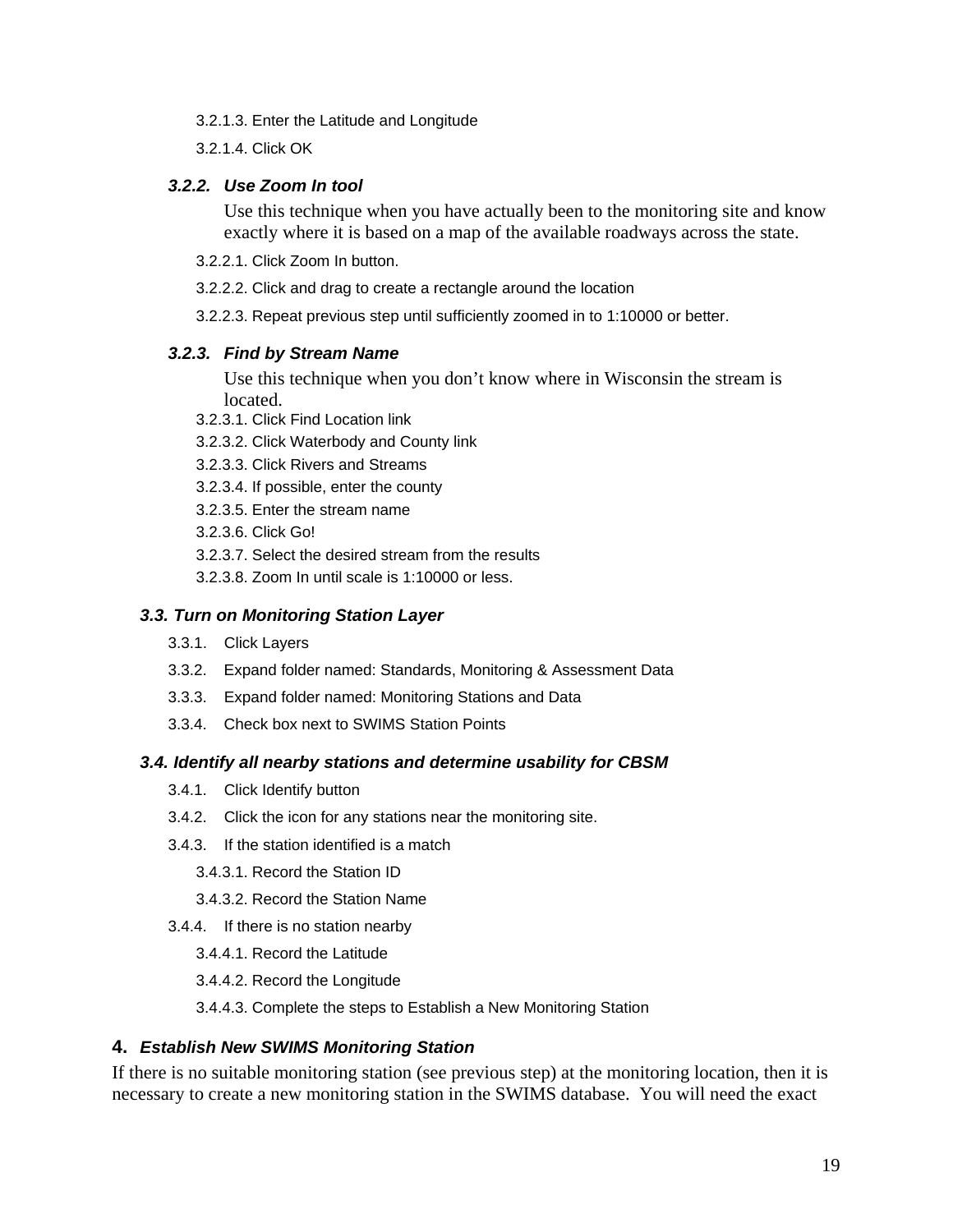<span id="page-19-0"></span>location (latitude and longitude are most helpful) to be able to complete the creation of a new monitoring station.

- 4.1. Get Latitude and Longitude from volunteer or SWDV (see above). Volunteer should request to register a new monitoring station by going to: http://dnr.wi.gov/org/water/fhp/stroet/requestnew.asp
- 4.2. Log In to SWIMS
- 4.3. Click the Stations Tab
- 4.4. Click Establish New Monitoring Station
- 4.5. Click YES to accept that there is a risk to running ActiveX scripts.
- 4.6. Enter Station Name
- 4.7. Name the station with the Stream Name and directions from nearest road. For example, Searles Creek at Park Rd. (Use abbreviations like, Rd, Ln, Dr, Ave, St, CTH A, STH 13, I-94, etc.)
- 4.8. Set Station Type: *Rivers/Streams*
- 4.9. Use Quick Find to identify the person requesting this station. Choose the organizations contact person in most cases.
- 4.10. Choose Format (DD or DMS for finding location)
- 4.11. Click the checkbox for the "Snap" field.
- 4.12. Click Create Point
- 4.13. Confirm location on the map
- 4.14. Click Save Point
- 4.15. Click Save Feature
- 4.16. Click Yes to complete ActiveX script
- 4.17. Record the Station ID number and Name on scratch paper for future reference when creating the CBSM Project record.

#### **5.** *Edit Existing CBSM Project in SWIMS*

- 5.1. Log In to SWIMS
- 5.2. Click the Manage Data Tab
- 5.3. Click the Projects link
- 5.4. Enter a portion of the Project Name (i.e. Token) or Project ID (i.e. CBSM-133427)
- 5.5. Click Submit
- 5.6. Confirm the Edit Project screen information
	- 5.6.1. Project Name: (Token Creek At Portage Rd)
	- 5.6.2. Project ID: (CBSM-133427)
	- 5.6.3. Project Type: (Targeted Monitoring)
	- 5.6.4. Project Subtype: (Volunteer Monitoring)
	- 5.6.5. Project Status: (Active)
	- 5.6.6. Status Date: enter current date
	- 5.6.7. Start Date: enter date that project was first used in CBSM Level 2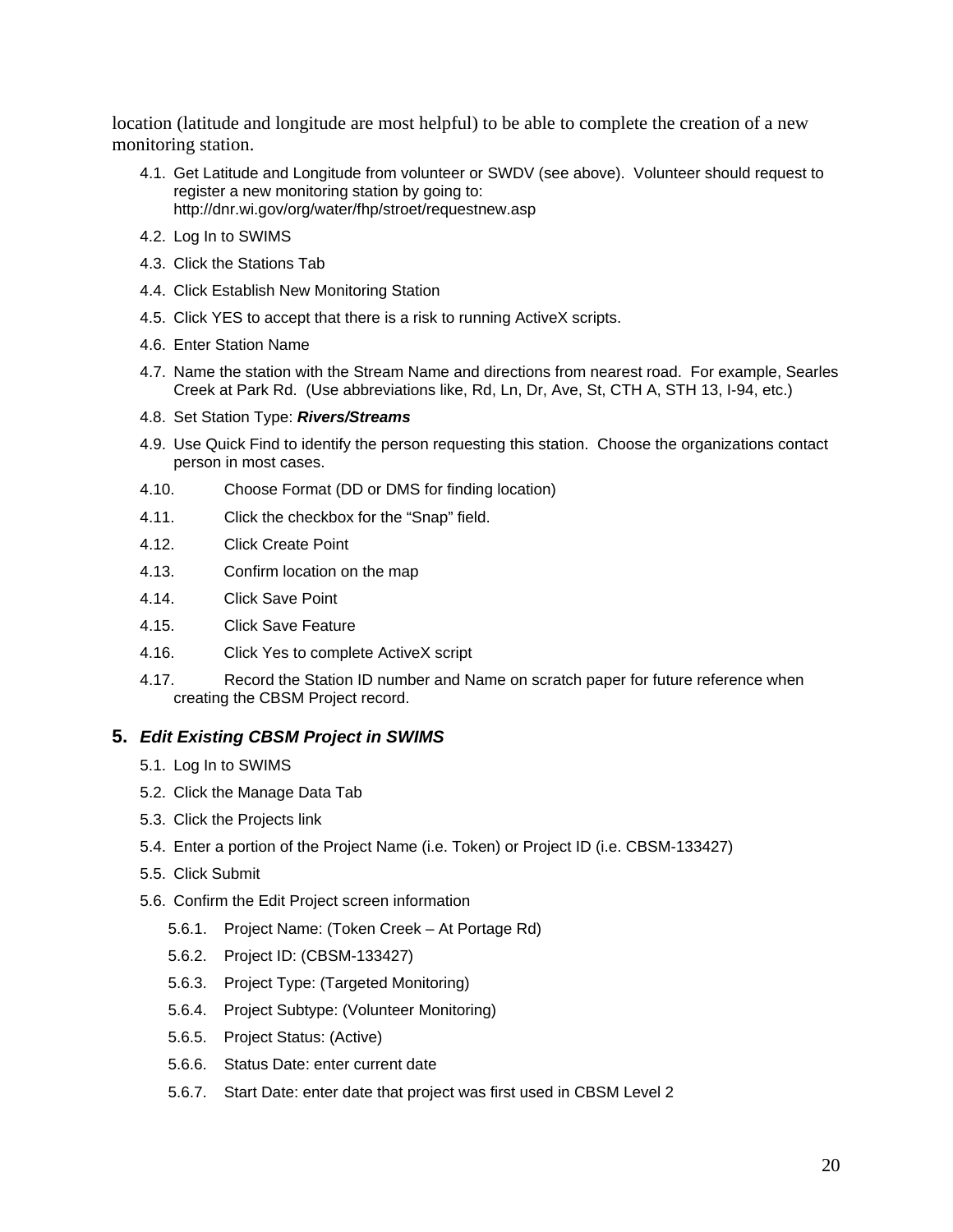- <span id="page-20-0"></span>5.6.8. End Date: (12/31/2099)
- 5.6.9. DNR Staff Implement Flag: (N)
- 5.6.10. Volunteer Implement Flag: (Y)
- 5.6.11. Comments: Any special comments about the need or use of this site
- 5.7. Click Save. Note: The Save and Return button only saves (doesn't return anywhere).

#### **6.** *Add One or More Projects to an existing Volunteer*

A good first task for the CBSM data manager is to add each of the CBSM region project records: (CBSM\_NER, CBSM\_NOR, CBSM\_SCR, CBSM\_SER, CBSM\_WCR) to their person record. This will allow you to easily find each region and then add new sub projects to each of the regions as needed.

- 6.1. Log In to SWIMS
- 6.2. Click the Manage Data Tab
- 6.3. Click the People link
- 6.4. Click edit (pencil) icon next to your name
- 6.5. Check your contact information and correct as necessary,
- 6.6. Click Save to save any changes you made
- 6.7. For each project that needs to be added to this person's record:
	- 6.7.1. Click the Add Project (paper) icon in the Projects section
	- 6.7.2. Click the Search Projects button to open up the project search screen
	- 6.7.3. Type the Project ID ( CBSM\_NER, CBSM\_NOR, CBSM\_SER, CBSM\_SCR, CBSM\_WCR )
	- Search for desired projects using whichever criteria you know to find the project.
	- 6.7.4. Click Submit
	- 6.7.5. Click the white arrow to return and set the Project Seq No field
	- 6.7.6. Select Role: (DATA\_ENTRY or TEAM\_MEMBER usually)
	- 6.7.7. Select Status: (ACTIVE)
	- 6.7.8. Enter Start Date: current date or earlier (if person has been on the project)
	- 6.7.9. Click Save and Return.

#### **7.** *Create New CBSM Project*

- 7.1. Log In to SWIMS
- 7.2. Click the My Projects Tab
- 7.3. Click the Edit Projects link for the CBSM region that needs a new project
- 7.4. For each new project (in this region)
	- 7.4.1. Click the Add Link (paper) in the Child Projects section
	- 7.4.2. Enter the Project Name: (Searles Creek At Park Rd)
	- 7.4.3. Enter the Project ID: (CBSM-10009048)
	- 7.4.4. Enter the Project Type: (Targeted Monitoring) or (Baseline Monitoring)
	- 7.4.5. Enter the Project Subtype: (Volunteer Monitoring)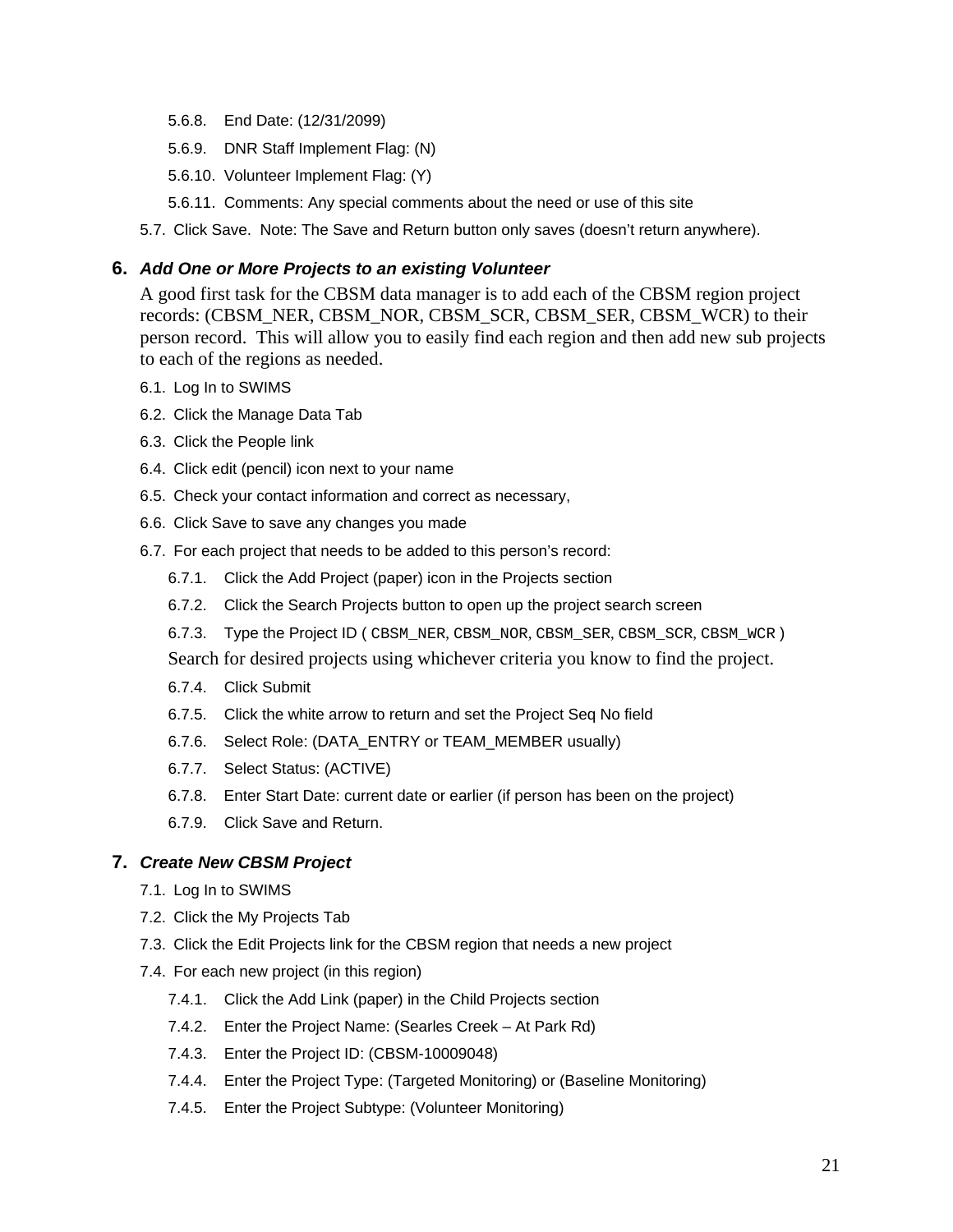- <span id="page-21-0"></span>7.4.6. Enter the Project Status: (ACTIVE)
- 7.4.7. Enter the Status Date: current date
- 7.4.8. Enter the Start Date: date the project started
- 7.4.9. Enter the End Date: leave blank
- 7.4.10. Enter the DNR Staff Implement Flag: (N)
- 7.4.11. Enter the Volunteer Implement Flag: (Y)
- 7.4.12. Enter and Comments that may be useful to other SWIMS users
- 7.4.13. Click Save and Return

#### *7.4.14. Configure Newly Created CBSM Project*

- 7.4.14.1. Click the edit (pencil) icon to edit the newly created project. Once that is done, you can add components to the project by clicking the paper icon in the upper corner of each section (i.e. people, stations, methods, forms).
- 7.4.14.2. Add One or More People.
- 7.4.14.3. Add the Station to the project.
- 7.4.14.4. Add the CBSM\_PP\_FIELD\_METHODS to the Methods section.
- 7.4.14.5. Add the VOL\_RIVER form to the Forms section.

#### **8.** *Add One or More People to an existing CBSM Project*

- 8.1. Log In to SWIMS
- 8.2. Click the Manage Data Tab
- 8.3. Click the Projects link
- 8.4. Enter Project Name (i.e. Token) or Project ID (i.e. CBSM-133427)
- 8.5. Click Submit
- 8.6. Click the edit (pencil) icon to edit the desired project.
- 8.7. For each team member on this project
	- 8.7.1. Click the Add Link in the People section
	- 8.7.2. Type the Last name in the Quick Find by Name field
	- 8.7.3. Select from the Quick Find list
	- 8.7.4. Select the Role: (TEAM\_MEMBER, LEAD\_EQUIPMENT, PROJECT\_LEAD, DATA\_ENTRY)
	- 8.7.5. Select the Status: (ACTIVE)
	- 8.7.6. Enter the Start Date: current date or earlier
	- 8.7.7. Enter the Comments: if any
	- 8.7.8. Click Save and Return

#### **9.** *Edit Existing CBSM Volunteer Information*

- 9.1. Log In to SWIMS
- 9.2. Click the Manage Data Tab
- 9.3. Click the People link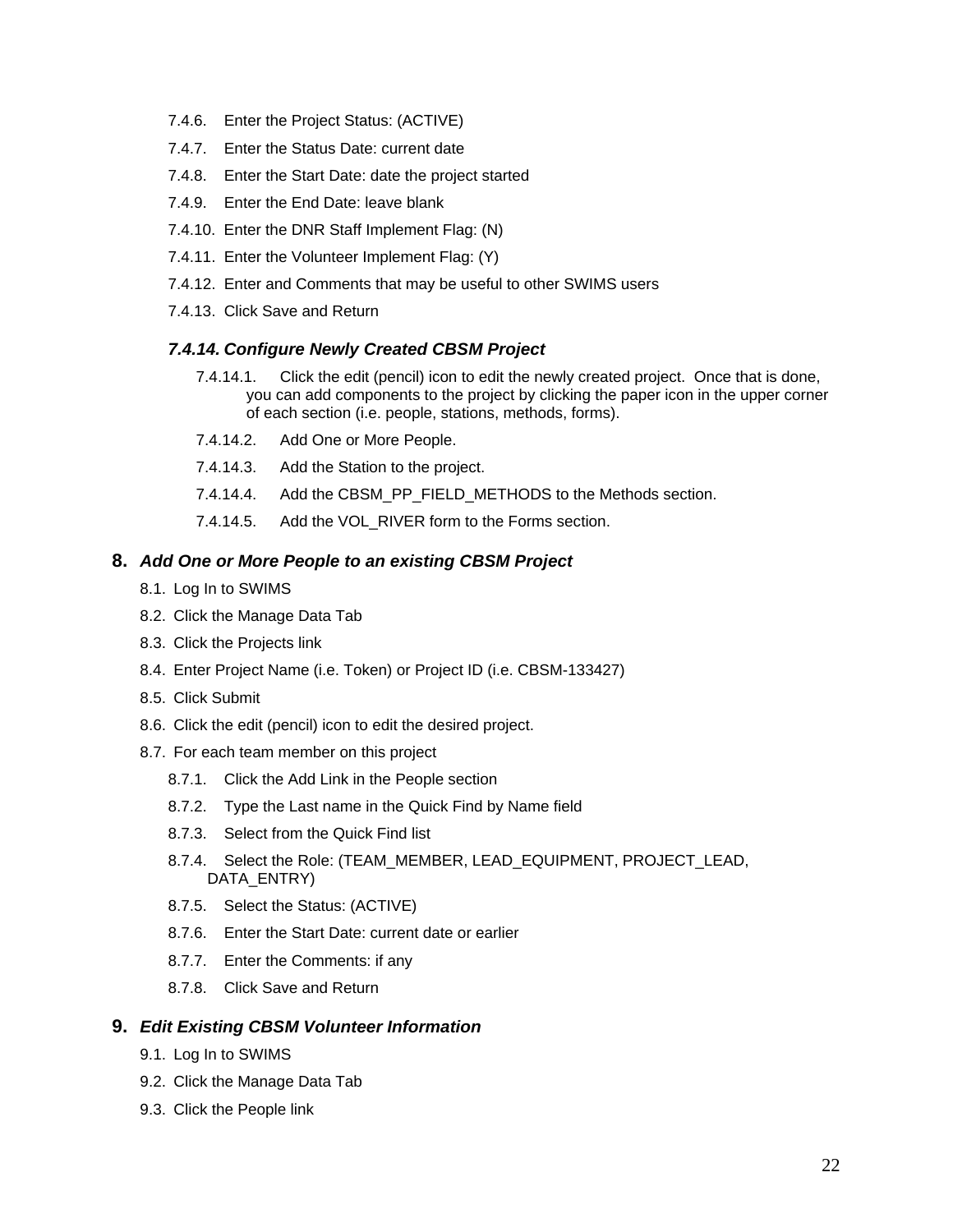- <span id="page-22-0"></span>9.4. Enter the volunteer's last name.
- 9.5. [If more than one volunteer with that last name] Enter the volunteer's first name.
- 9.6. Click the Submit button.
- 9.7. Click edit (pencil) icon next to the volunteer's name
- 9.8. Check each of the following items (if that person is entering data in SWIMS)
	- 9.8.1. Authenticated User ID
	- 9.8.2. Role: APP\_SWIMS\_EXTERNAL\_EDIT
	- 9.8.3. List of projects that are linked with the volunteer.
- 9.9. Click the Add Link (paper) in any section to add an item in that section
- 9.10. Click the remove (trash can) next to any item that must be removed
- 9.11. Click Save and Return

#### **10.** *Add New CBSM Volunteers*

- 10.1. Log In to SWIMS
- 10.2. Click the Manage Data Tab
- 10.3. Click the People link
- 10.4. Click the Add link
- 10.5. Enter the volunteer's information for each of these fields in the left column.
	- 10.5.1. Last Name
	- 10.5.2. First Name
	- 10.5.3. Select ACTIVE Status Code
	- 10.5.4. Organization Name
	- 10.5.5. Primary Email
	- 10.5.6. Authenticated User ID.

Enter the volunteer's WAMS ID here in ALL CAPS if available. If the volunteer does not have a WAMS ID, they will not be able to enter data in SWIMS. They will, however, be able to be selected as data collectors on data entered by other volunteers.

10.6. Add the following items to each section in the rest of the screen.

Click the Add Link (paper) in any section to add an item in that section

Click the remove (trash can) next to any item that must be removed

- 10.6.1. Add one or more Addresses
- 10.6.2. Add one or more Contact Phone Numbers
- 10.6.3. Add any existing projects that this volunteer will be monitoring.

If the projects have not yet been created, you will need to add this volunteer to those projects when you create them.

- 10.6.4. Add the SWIMS edit role(s) for the volunteer
	- 10.6.4.1. Select APPLICATION in the Role Categories field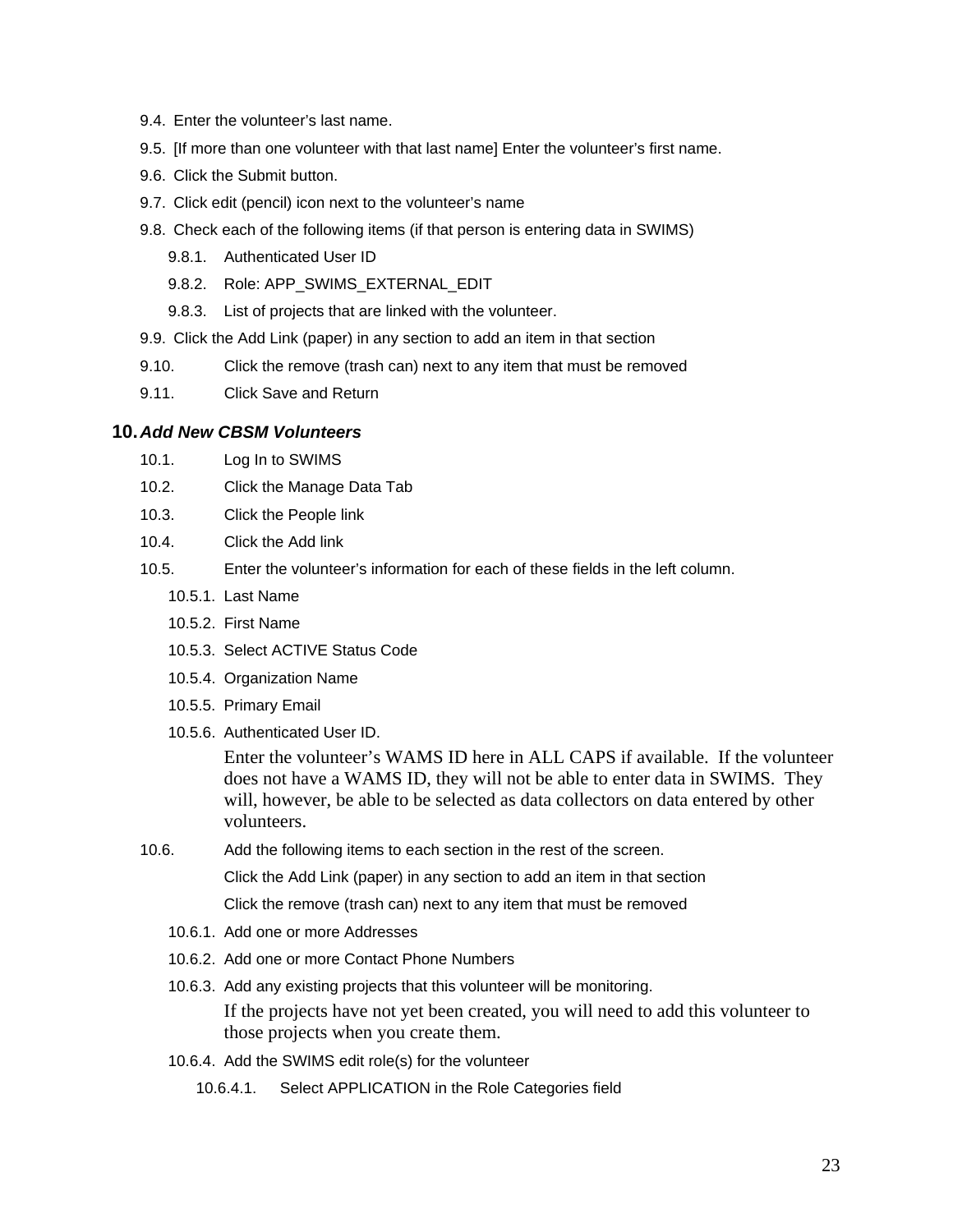- <span id="page-23-0"></span>10.6.4.2. Select APP\_SWIMS\_EXTERNAL\_EDIT in the Available Roles field
- 10.6.4.3. Click ADD to add this role for this volunteer.
- 10.6.5. Add any available training information.
	- 10.6.5.1. Enter the date of the training
	- 10.6.5.2. Select "In person hands on training" in the Method Code field.
	- 10.6.5.3. Select "Rivers Volunteer Program"
	- 10.6.5.4. Select "TRAINING CBSM\_CERTIFICATION", "TRAINING CBSM\_ORIENTATION" or "TRAINING – CBSM\_TRAINING" as appropriate for this volunteer's CBSM training.

(Note: If volunteer has completed a full training and been deemed ready to monitor, then use TRAINING – CBSM\_CERTIFICATION. If a volunteer has completed only part of a training session or attended a training session for a second time, then use TRAINING – CBSM\_TRAINING. If a volunteer was present at an orientation session, then use TRAINING – CBSM\_ORIENTATION.)

10.6.6. Click the Save and Return button.

Do not click the "Check Name" button! This will attempt to create an additional volunteer record and will produce a "Unique" error.

10.7. Click Save and Return

#### **11.** *Troubleshoot Volunteer Data Entry Problems*

See DSOP Troubleshoot Guide document. Most data entry problems stem from one or more pieces connecting volunteers to projects being entered in error or missing altogether.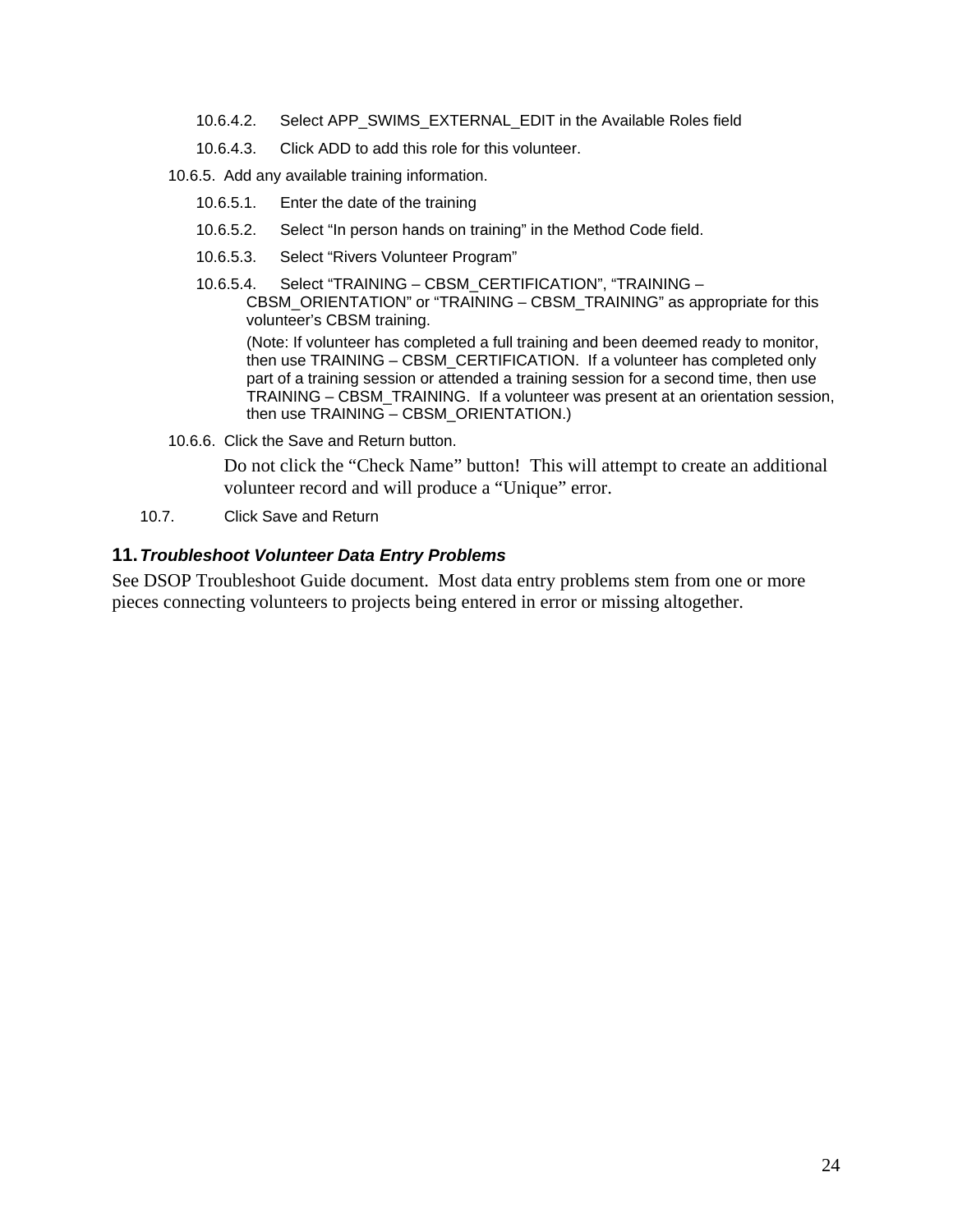# <span id="page-24-0"></span>*11.1. Make sure that the volunteer exists and is set up correctly in SWIMS*

- 11.1.1. The WAMS ID must be entered in the Authenticated User ID field.
- 11.1.2. The APP\_SWIMS\_EXTERNAL\_EDIT role must be in the Roles section.
- 11.1.3. The status code must be ACTIVE.
- 11.1.4. The desired Project(s) must be listed in the Project section
- 11.1.5. Each Project must be ACTIVE for this volunteer
	- 11.1.5.1. Click the Edit icon (pencil) for the project
	- 11.1.5.2. Confirm that ACTIVE is selected
	- 11.1.5.3. Click Save and Return.

# *11.2. Check that the project is setup correctly in SWIMS*

Click the "Project Name" to go to the Project Edit screen

- 11.2.1. Check each of these settings
	- 11.2.1.1. The Project's Status must be ACTIVE
	- 11.2.1.2. The Volunteer's Status on that project must be ACTIVE
	- 11.2.1.3. The Project's Start Date must be in the past
	- 11.2.1.4. The Project's End Date must be in the future
- 11.2.2. The Correct Station must be listed in the Stations section

Add the correct station (and remove any incorrect stations) from this section.

11.2.3. CBSM\_PP\_FIELD\_METHODS in the Methods section.

Add the CBSM\_PP\_FIELD\_METHODS method to the Methods section if it not listed.

11.2.4. VOL RIVER in the Forms section.

Add the VOL\_RIVER form to the Forms section if it not listed.

## **12.** *Enter Trainer (Coordinator) QA CHECK data in SWIMS*

Currently, the CBSM Coordinator schedules a time to meet with teams and sample the same parameters as the project team. This QA check (also known as side-by-side sampling) should be done for all first-year volunteers; plus with enough experienced volunteers to have a QA check done on at least 10% of all volunteers. This is a duplicate sample but will be distinguished from the DUP\_SAMPLE that the Lakes volunteer program uses because the sample is being performed by the coordinator or other more skilled person.

Currently, we mark the Sample Field No field for the fieldwork event that is created as **QA CHECK**. Eventually, there will be a drop down box that can be marked to indicate the type of fieldwork sample.

- 12.1. Login to SWIMS
- 12.2. Click *Submit Data*
- 12.3. Click *Add New*
- 12.4. Find the desired project
	- 12.4.1. Click the *Search All Projects* Icon (binoculars after Project field)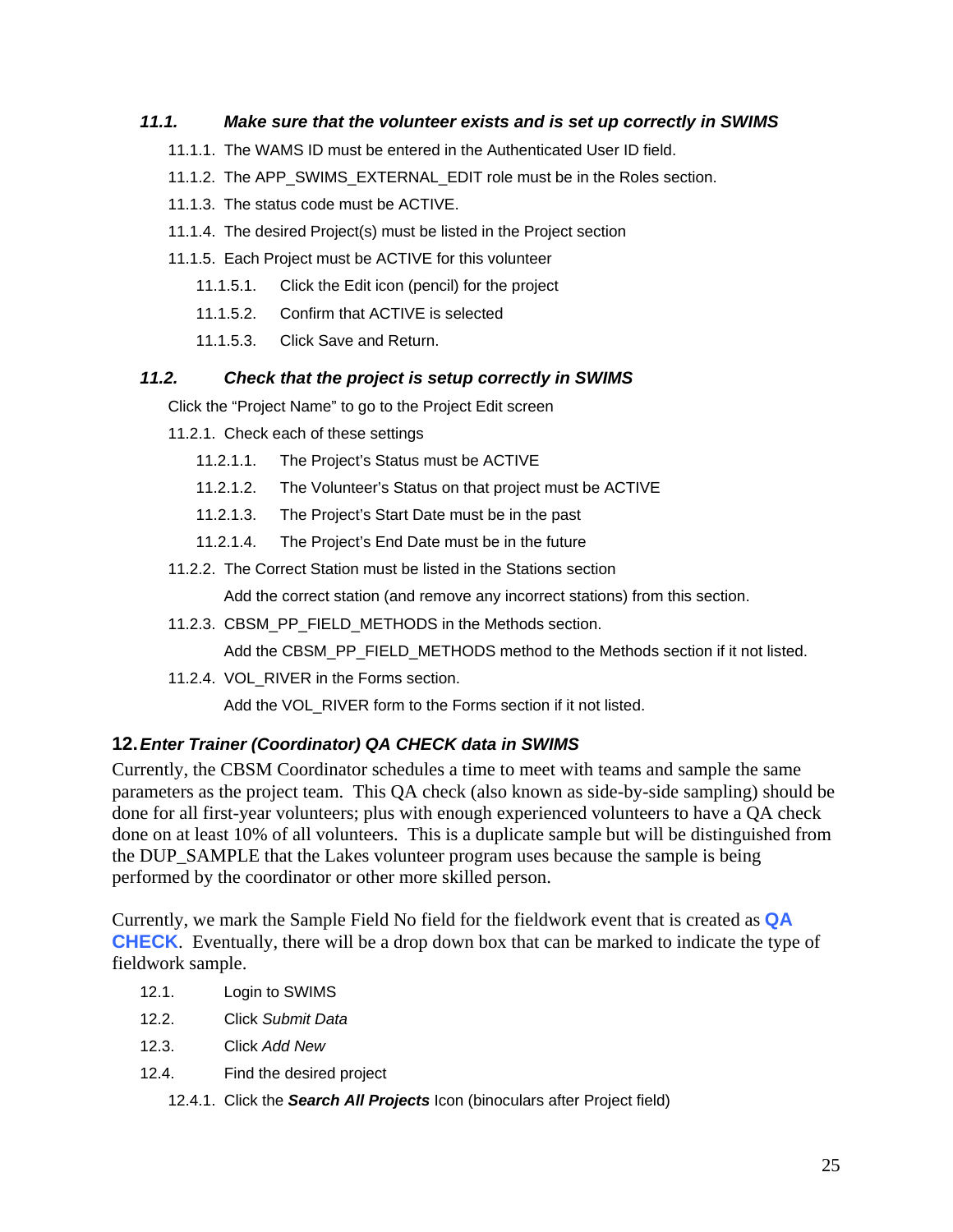- <span id="page-25-0"></span>12.4.2. Type the search criteria for your project (e.g. Project Name, Station ID)
- 12.4.3. Use either the Project ID or Project Name field to find the project for this data. It is best if you know the station number. For example, enter CBSM-133427 in the Project ID field to find the Token Creek – At Portage Road project. Or, enter 'Token Creek' in the Name field to find the same project.
- 12.4.4. Click the *Submit* button to complete the search
- 12.4.5. Click the *Select And Return* icon (white left arrow) to choose the correct project from the search results.
- 12.5. Confirm that the desired project is listed on the right side of the screen in the *Selected Project* and *Selected Station* fields.
- 12.6. Enter the trainer's name in the Data Collector field.
	- 12.6.1. Click the *Search All Projects* Icon (binoculars after Project field).
	- 12.6.2. Click Show All People button.
	- 12.6.3. Click the letter of the last name of the person who completed the QA check to limit the list to of volunteers
	- 12.6.4. Select the name of the person who did the QA check from the Collectors list
	- 12.6.5. Click Add to add this person to the group
	- 12.6.6. Click Submit to select this group and return to the field work screen.
- 12.7. Enter the date the sample was taken in the Start Date field.
- 12.8. Enter the time (and AM or PM) that the samples were taken.
- 12.9. Enter QA CHECK and the list of volunteers checked at this site/date/time in the Comments field.
- 12.10. Click Next.
- 12.11. Complete the Parameter Results screen
	- 12.11.1. Enter *OTHER* for the *Primary/Safety/Other date*.
	- 12.11.2. Enter the *H20 Temp (°C)*
	- 12.11.3. Enter the *Dissolved Oxygen (mg/L)*
	- 12.11.4. Enter the *% Saturation*
	- 12.11.5. Enter the *pH*
	- 12.11.6. [optional] Enter *Transparency Rep* readings.
	- 12.11.7. Select the appropriate option for *Weather*
	- 12.11.8. Select the appropriate option for *Water Level*
	- 12.11.9. Select the appropriate option for *Water Clarity*
	- 12.11.10. Click *Save and Return to List*.

#### **13.** *Upload Thermistor Data into SWIMS*

See DSOP Upload Thermistor Data document.

**14.** *Run QA Queries to find known issues with volunteer data*  See the **DSOP\_QA\_DATA\_QUERIES\_GUIDE** document.